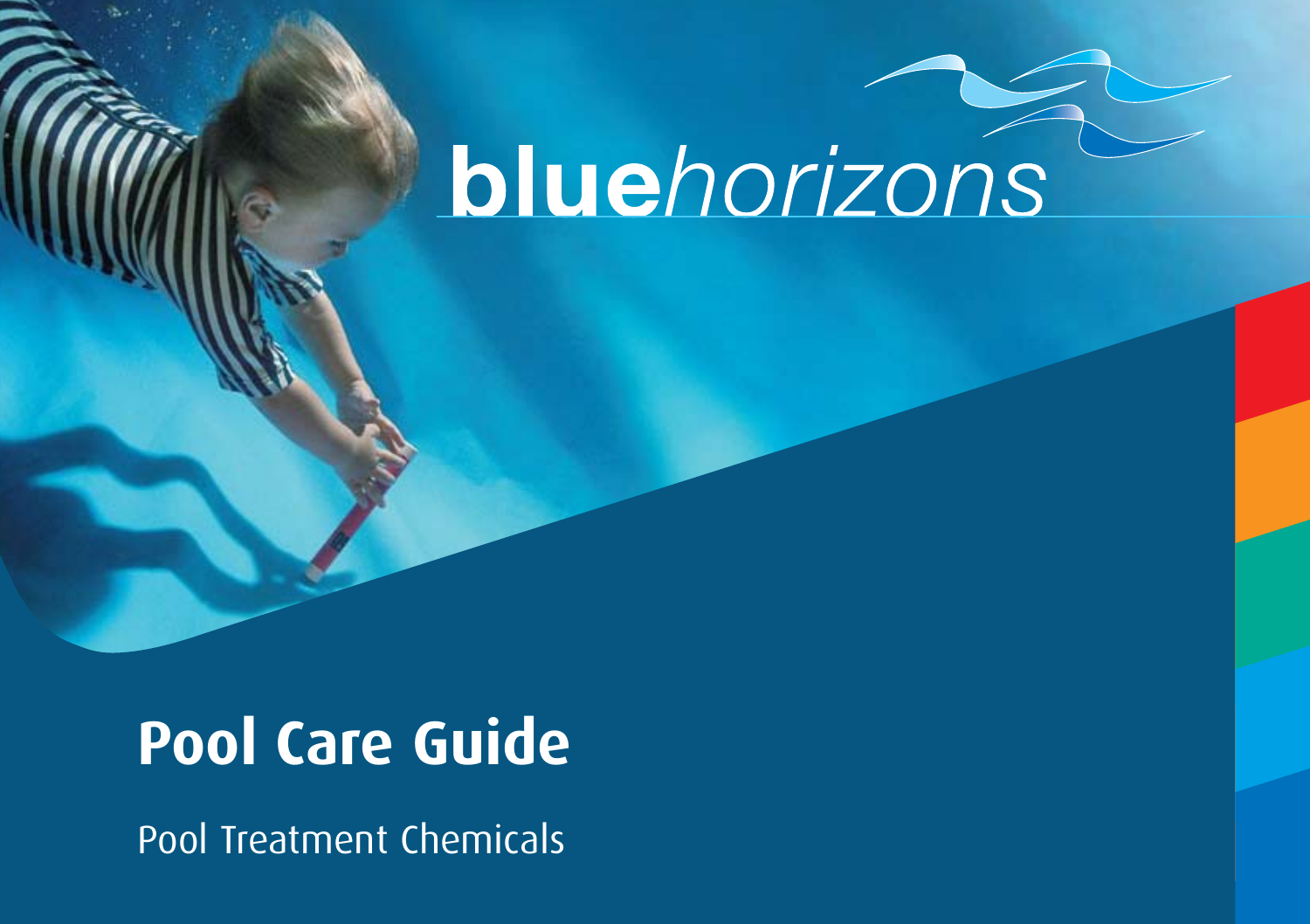**Contents** 









#### **CONTENTS**

| Introduction to the BOAST System    | 1              |
|-------------------------------------|----------------|
| <b>Understanding your pool</b>      | $\overline{2}$ |
| <b>Circulation and Filtration</b>   | 3              |
| <b>Balance your pool</b>            | $\overline{4}$ |
| Oxidise your pool water             | lg,            |
| Algae Prevention in your pool water | 11             |
| Sanitise your pool water            | 13             |
| Testing your pool water             | 17             |
| <b>Beyond the BOAST System -</b>    |                |
| <b>Cleaners and Clarifiers</b>      | 18             |
| Preparing the pool for the winter   | 20             |
| <b>Safety information</b>           | 20             |
|                                     |                |

Chemical hazards 21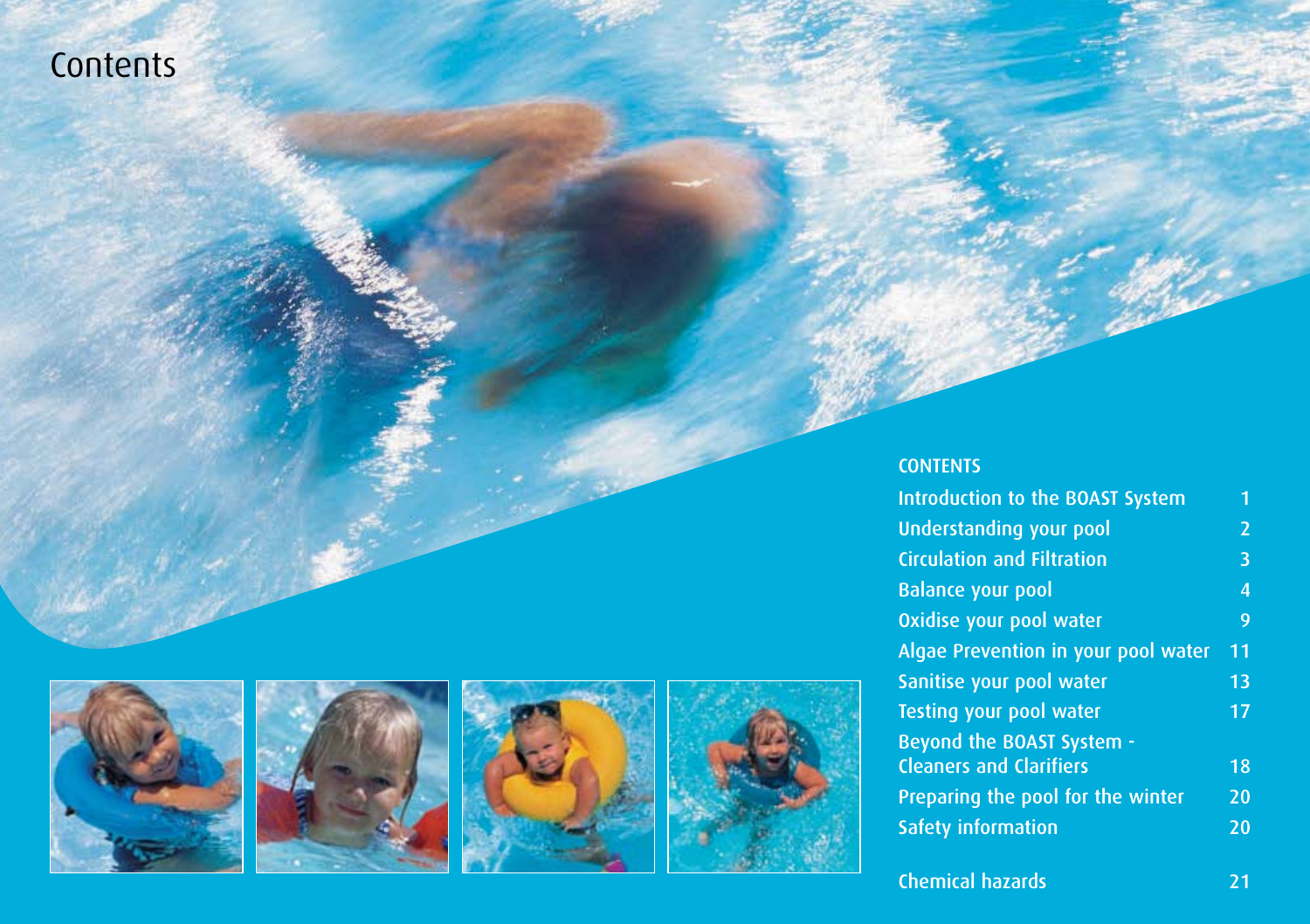### Introducing the **BOAST** System - pool water care made easy

Welcome to the world of pool ownership and thank you for choosing Blue Horizons as your water treatment products. Learning and understanding how your pool works will help you achieve water that looks inviting and is clean and comfortable for you, your family and your friends to enjoy.

In this guide we will inform you about pool maintenance and water treatment using chlorine or bromine based sanitisers (disinfectants) and explain the importance of establishing and maintaining the correct chemical levels. We will also look at the role of filtration in keeping your pool water clear, bright and attractive. It is not our intention to baffle you with complicated formulas or to use jargon but to introduce you to our simple **BOAST** system of continuous pool water care that will enable you to run your pool economically and successfully. Rest assured that by using our **BOAST** programme, you will have pool water to boast about throughout the swimming season.

- B Balance your pool water for bather comfort and maximum chemical efficiency
- O Oxidise to establish a sanitiser level then weekly to destroy waste compounds
- A Algae prevention, stop algae establishing themselves in your pool water
- Sanitise, maintain a constant sanitiser level to prevent and kill bacteria
- Test your water frequently, you really don't know what the levels are without testing

Separately ask for a Blue Horizons maintenance chart where you can fill in the details of your pool, this information will prove invaluable when it comes to dosing pool products, cleaning or changing filter media or talking to your pool product supplier.

At the back of the guide there is a section on pool and chemical safety, please read this thoroughly before you begin using or treating your pool, and always read and follow the instructions that are printed on the chemical containers before application.

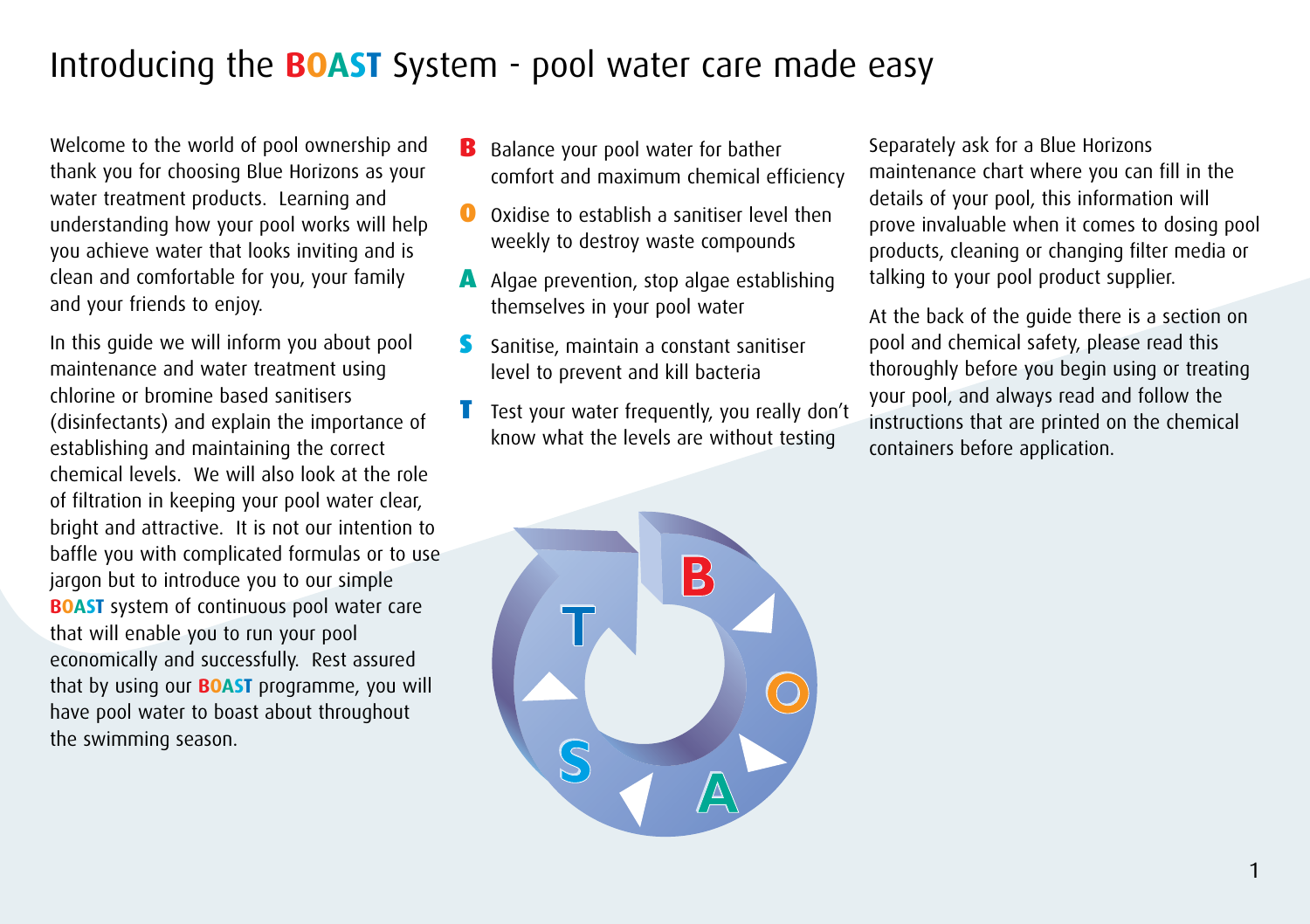### Understanding your pool

### **How to calculate your pool volume**

#### **Rectangle Pool:**

|           | Cubic Metres $(M^3)$ – Length in Metres x Width in Metres x |
|-----------|-------------------------------------------------------------|
|           | Average Water Depth in Metres                               |
| Example   | 9.0 Metres x 4.5 Metres x 1.5 Metres = $60.75M3$            |
| Gallons - | Length in Feet x Width in Feet x                            |
|           | Average Water Depth in Feet x 6.25                          |
| Example   | $30'$ x $15'$ x $5'$ x 6.25 = 14,063 Gallons                |

#### **Round Pool:**

|           | Cubic Metres $(M^3)$ - Diameter in Metres x Diameter in Metres x           |
|-----------|----------------------------------------------------------------------------|
|           | Average Water Depth in Metres x 0.8                                        |
| Example   | 4.5 Metres x 4.5 Metres x 1.0 x 0.8 = 16.2 $M3$                            |
| Gallons - | Diameter in Feet x Diameter in Feet x<br>Average Water Depth in Feet x 4.9 |
| Example   | $15'$ x $15'$ x $3'6''$ x $4.9$ = 3,859 Gallons                            |



#### **Useful Information**

| <b>To convert</b>    | <b>Into</b>          | <b>Multiply By</b> |
|----------------------|----------------------|--------------------|
| <b>Inches</b>        | <b>Millimetres</b>   | 25.4               |
| Feet                 | <b>Metres</b>        | 0.30480            |
| <b>Metres</b>        | Feet                 | 3.2808             |
| <b>Square Feet</b>   | <b>Square Metres</b> | 0.0929             |
| <b>Square Metres</b> | <b>Square Feet</b>   | 10.764             |
| <b>Ounces</b>        | Grams                | 28.3495            |
| Grams                | <b>Ounces</b>        | 0.03527            |
| Pounds               | <b>Kilograms</b>     | 0.45359            |
| <b>Kilograms</b>     | <b>Pounds</b>        | 2.20462            |

| <b>To convert</b>            | <b>Into</b>        | <b>Multiply By</b> |
|------------------------------|--------------------|--------------------|
| <b>Pints</b>                 | Litres             | 0.568              |
| Litres                       | <b>Pints</b>       | 1.761              |
| Gallons                      | Litres             | 4.546              |
| Litres                       | Gallons            | 0.22               |
| <b>Cubic Metres of Water</b> | Gallons            | 220                |
| <b>Horse Power</b>           | <b>Watts</b>       | 746                |
| Watts                        | <b>Horse Power</b> | 0.00134            |
| <b>Kilowatts</b>             | <b>BTU</b>         | 3412               |
| BTU                          | <b>Kilowatts</b>   | 0.000293           |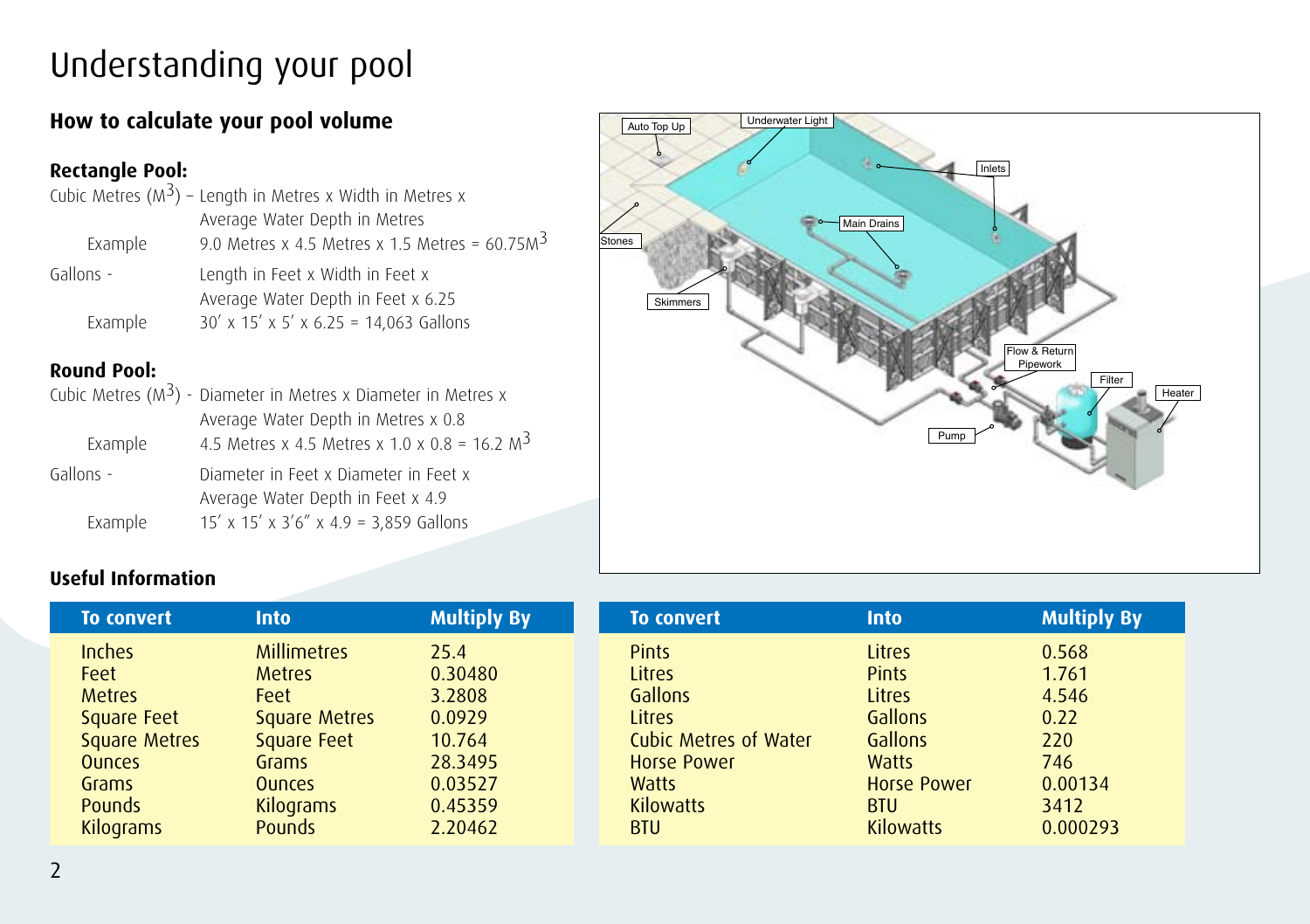### Circulation & Filtration

Assuming that your pool is now full of water and you are ready to begin preparing it for use, the first thing to consider is the circulation system. When your pump is running it draws water from the pool via the suction fittings such as the main drain(s) and skimmer(s), see Understanding your Pool on page 2, and pushes it through your filter, heater and chemical feeder before it is returned to the pool via the inlets. As water flows through the filter, particles that are suspended in it are captured and retained within the filter media – this removal of particles is essential and is how your water clarity is achieved and maintained. As the water is only filtered when it is being circulated, we would recommend that you run the pump for a minimum of eight hours per day, and for best results 24-hours a day during the swimming season.

There are generally three types of filter used for swimming pools – cartridge, sand and diatomaceous earth (D.E.), although D.E. is not commonly used these days. Cartridge filters are normally found, although not exclusively, on smaller above ground pools while in-ground pools usually have sand filters.

#### **Cartridge Filters**



Inside the cartridge filter you will find a cartridge element that the pool water flows through. As the water passes through the element the particles and debris are removed and collected

within the folds of the cartridge. As the collected matter builds up, so the water flow through the element diminishes to such an extent that it becomes time to clean it. This is straightforward, turn off the pump, remove the element from its housing, hose thoroughly with a garden hose, don't use a pressure washer as it will cause damage to the element, then soak overnight in a solution of Blue Horizons Filter Cleaner or AquaSPArkle Cartridge Cleaner or Aqua Sachets Immerse.

#### **Sand Filters**



The advantage of sand filters is that you don't have to remove and clean cartridge elements making it easier and less time consuming to maintain your filtration system. In place of the

cartridge element the filter tank contains specially graded silica sand and as the water flows through it particles are trapped and retained, thus creating clear water. As more and more particles are retained so the flow of water through the filter slows down and the pressure within the tank increases, you will notice this on the pressure gauge, which is usually on the multiport selector valve or the top of the filter tank. To remove the particles trapped in the sand you need to backwash the filter, typically weekly or more frequently if the pressure gauge indicates a need to.

When you backwash a sand filter the flow of water through the filter is reversed, (rather than the pool water entering the top of the filter and percolating down through the filter sand before going back to the pool), the water comes into

the filter through the bottom rises up through the sand, dislodging debris on the top. The backwash water goes to waste,

and not back into the pool.

The backwash procedure is straightforward, firstly make sure there is sufficient water in the pool – the level should be about halfway up the skimmer opening,



then turn off the pump, if there is a valve on your waste line make sure this is open, turn the multiport selector valve to the backwash position and turn the pump back on. On the multiport selector valve there will probably be a sight glass, you will see that initially the water in the sight glass is dirty and / or cloudy, once the water in the sight glass is clear, about  $2 - 3$  minutes, you can stop the backwash by turning off the pump. After the backwash turn the multiport selector valve to rinse and turn the pump on again, wait until the water in the sight glass is clear again,  $20 - 30$ seconds normally, turn the pump off. If you opened a valve on the waste line you should now close it. Turn the multiport selector valve to filtration and turn the pump back on - the backwash procedure is now complete.

3 Although backwashing the filter removes debris caught in the filter sand it doesn't actually clean the sand, so to maintain the filters efficiency it should annually be chemically cleaned using Blue Horizons Filter Cleaner as per directions printed on the product label.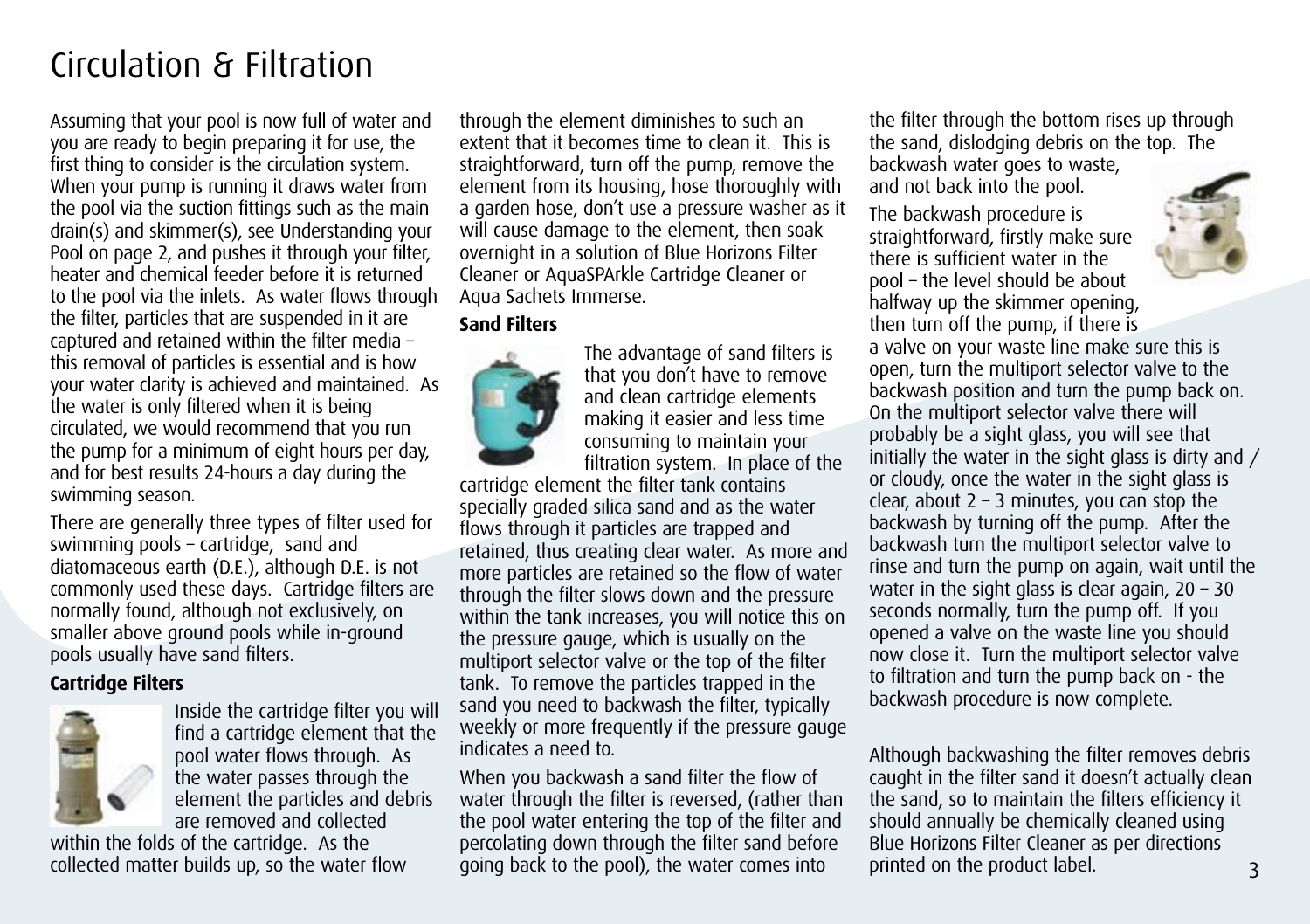Establishing and keeping the correct water balance is important for a number of reasons:

- Chemical efficiency
- Bather comfort
- Protection of pool and plant room equipment
- Water quality and appearance
- Makes it easier and less time consuming to look after the pool

Some people believe that keeping the right pH is all that is needed to achieve the correct water balance, this isn't the case and although pH is important there are other factors that also need to be considered. In the table below we have illustrated the properties that make up water balance and the ideal levels that should be maintained.

#### **Ideal Pool Water Levels**

|  | Calcium Hardness Total Alkalinity pH Total Dissolved Solids      |
|--|------------------------------------------------------------------|
|  | $200 - 275$ mg/l $80 - 150$ mg/l $7.2 - 7.6$ Less than 1,500mg/l |



#### **Calcium Hardness**

Calcium hardness (or total hardness) is the measure of how hard or soft the water is. The level will vary depending on where your water supply comes from, for example in some parts of Scotland the water is very soft and in parts of Kent the water can be very hard. The hardness depends upon the amount of mineral salts (mainly calcium) that are dissolved in the water and the more salts there are the harder the water is.

#### **Problems Associated with Incorrect Calcium Hardness Levels**

| Low calcium hardness  | High calcium hardness           |
|-----------------------|---------------------------------|
| Less than 200mg/l     | More than 275mg/l               |
| • Corrosive water     | • Scale formation               |
| • Etching of surfaces | · Filter calcification          |
| $\cdot$ Staining      | · Cloudy water                  |
| $\cdot$ Foam          | · Lower sanitiser effectiveness |

If the calcium hardness of your pool water is less than 200mg/l then it should be increased using Blue Horizons Calcium Hardness Raiser, details of dose rates can be found below:

#### **Blue Horizons Calcium Hardness Raiser Dose Rates Table**

| Pool Volume         |               |         | To Increase Calcium Hardness by |        |           |
|---------------------|---------------|---------|---------------------------------|--------|-----------|
| <b>Cubic Metres</b> | <b>Litres</b> | Gallons | $10$ mg/l                       | 25mg/l | $50$ mg/l |
| 4.55 $M^3$          | 4.545         | 1.000   | 68q                             | 170q   | 340g      |
| 11.36 $M^3$         | 11,364        | 2,500   | 170q                            | 425q   | 850q      |
| 22.73 $M^3$         | 22.727        | 5,000   | 340g                            | 850q   | 1.70Kg    |
| 45.45 $M^3$         | 45.455        | 10,000  | 680g                            | 1.70Kq | 3.40Kg    |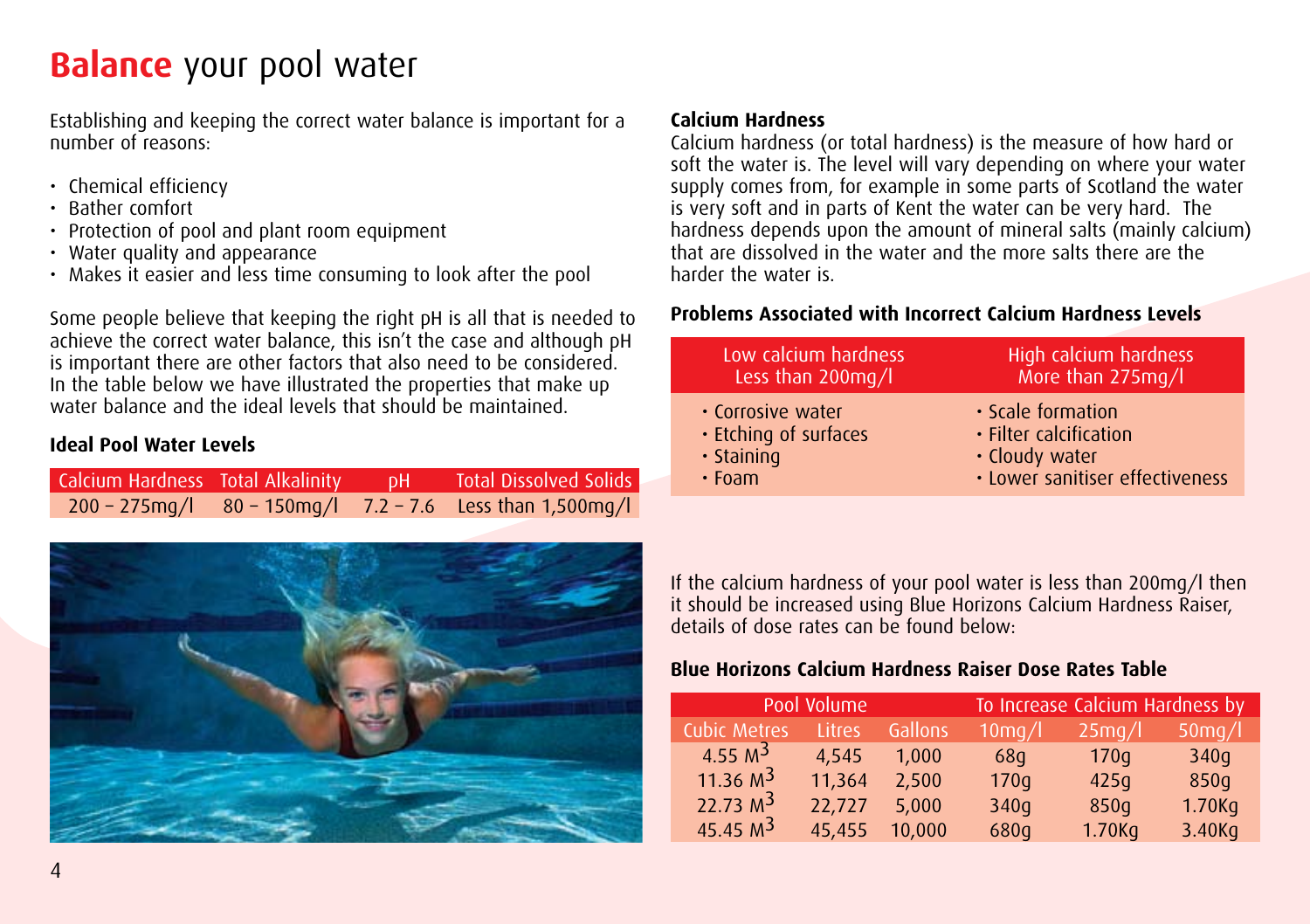If the calcium hardness of your pool water is greater than 275mg/l then Blue Horizons Stain and Scale Inhibitor should be used. Stain and Scale Inhibitor works by helping the pool water keep the minerals in solution thus preventing them from precipitating out and causing scale deposits (which are then more easily removed by the filter). Dosages below:

#### **Blue Horizons Stain & Scale Dose Rates Table**

|                     | Pool Volume | Dose Rates |                |         |
|---------------------|-------------|------------|----------------|---------|
| <b>Cubic Metres</b> | Litres      | Gallons    | <b>Initial</b> | Monthly |
| 4.55 M <sup>3</sup> | 4.545       | 1.000      | 100ml          | 50ml    |
| 11.36 M3            | 11,364      | 2,500      | 250ml          | 125ml   |
| 22.73 $M^3$         | 22.727      | 5,000      | 500ml          | 250ml   |
| 45.45 $M^3$         | 45.455      | 10.000     | 1.00Ltr        | 500ml   |



#### **Total Alkalinity**

Total alkalinity is a measurement of the waters ability to resist pH change. If the total alkalinity is low then the pH can fluctuate making it difficult to control and maintain at the ideal level. If the total alkalinity is high then the pH can be difficult to change and will keep rising. A high total alkalinity can also lead to the formation of a bicarbonate scale on pool surfaces, within pipework and in plant room equipment.

If the total alkalinity of your pool water is below 80mg/l it should be increased using Blue Horizons TA Raiser, the table below indicates the dosage quantities required:

#### **Blue Horizons TA Raiser Dose Rates Table**

| Pool Volume         |               |         | To Increase Total Alkalinity by |           |           |
|---------------------|---------------|---------|---------------------------------|-----------|-----------|
| <b>Cubic Metres</b> | <b>Litres</b> | Gallons | $10$ mg/l                       | $25$ mg/l | $50$ mq/l |
| 4.55 $M^3$          | 4.545         | 1.000   | 81 <sub>q</sub>                 | 203q      | 405q      |
| 11.36 $M^3$         | 11,364        | 2.500   | 203q                            | 508q      | 1.01Kq    |
| 22.73 $M^3$         | 22.727        | 5.000   | 405q                            | 1.01Kq    | 2.02Kq    |
| 45.45 $M^3$         | 45,455        | 10,000  | 810g                            | 2.02Kq    | 4.05Kg    |

If the total alkalinity of your pool water is above 150mg/l then Blue Horizons TA Reducer can be used to lower it. This liquid product needs no prep-dissolving and is therefore easier to apply.

#### **Blue Horizons TA Reducer Dose Rates Table**

| Pool Volume          |               |         | To Reduce Total Alkalinity by |            |            |  |
|----------------------|---------------|---------|-------------------------------|------------|------------|--|
| <b>Cubic Metres</b>  | <b>Litres</b> | Gallons | $10$ mg/l                     | $25$ mg/l  | $50$ mq/l  |  |
| 4.55 $M^3$           | 4.545         | 1.000   | 100ml                         | 250ml      | 500ml      |  |
| 11.36 $M^3$          | 11,364        | 2,500   | 250ml                         | 625ml      | $1.25$ Ltr |  |
| 22.73 M <sup>3</sup> | 22,727        | 5.000   | 500ml                         | $1.25$ Ltr | 2.50Ltr    |  |
| 45.45 $M^3$          | 45,455        | 10,000  | 1.00Ltr                       | 2.50Ltr    | 5.00Ltr    |  |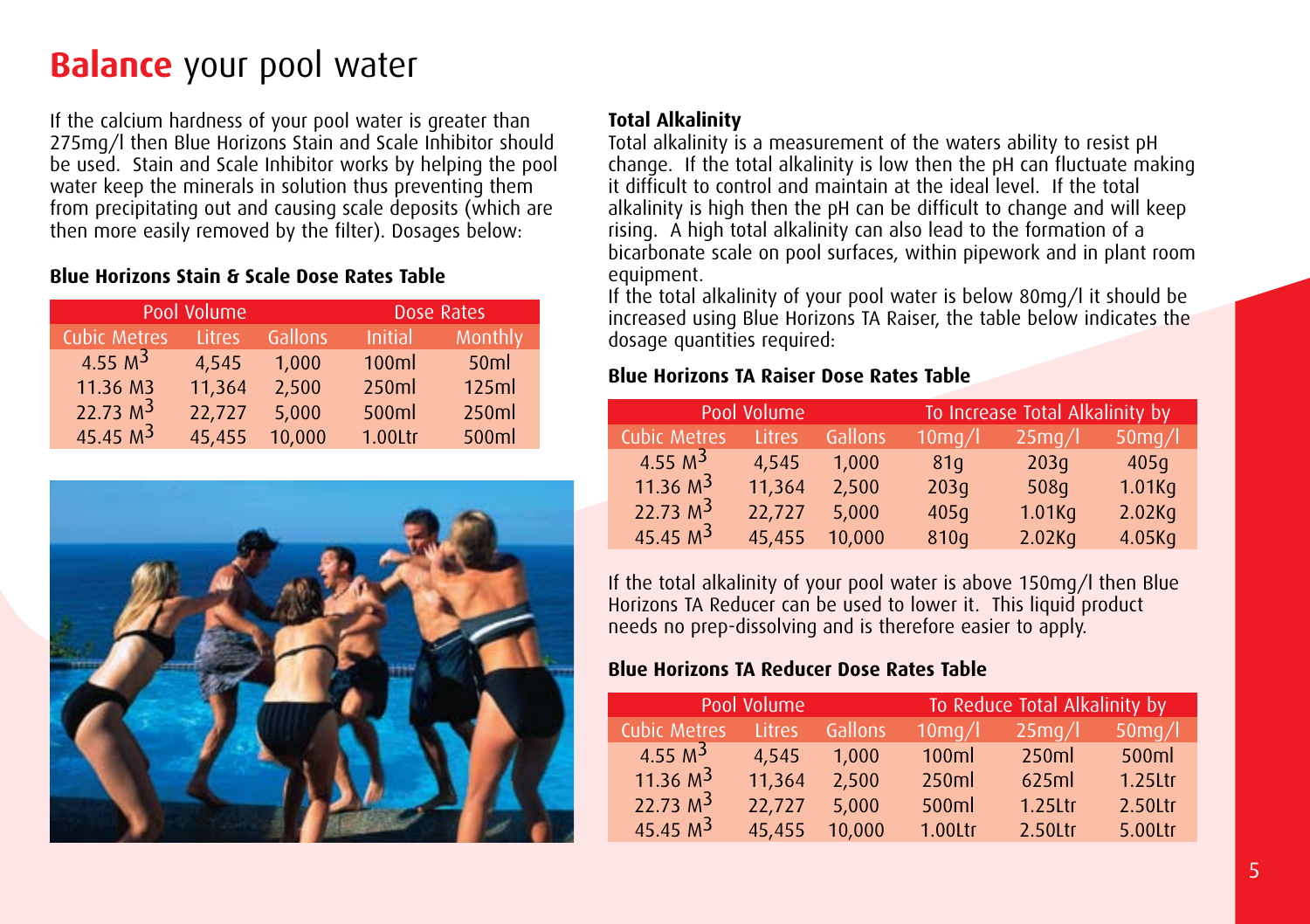#### **pH**



#### **Blue Horizons pH Plus & pH Minus Dose Rates Table**

| Pool Volume         |        |                | pH Plus<br>(to increase pH) | pH Minus<br>(to lower pH) |           |                |
|---------------------|--------|----------------|-----------------------------|---------------------------|-----------|----------------|
| <b>Cubic Metres</b> | Litres | <b>Gallons</b> | Dose Rate                   |                           | Dose Rate |                |
| 4.55 $M^3$          | 4.545  | 1.000          | 50q                         | Re-check pH               | 50q       | Re-check pH    |
| 11.36 $M^3$         | 11,364 | 2,500          | 125q                        | after 24 hours            | 125q      | after 24 hours |
| 22.73 $M^3$         | 22.727 | 5.000          | 250q                        | & repeat dose             | 250q      | & repeat dose  |
| 45.45 $M3$          | 45,455 | 10,000         | 500q                        | If required               | 500q      | If required    |

As you can see from the above diagram the pH scale is 0 to 14, with 0 being very acidic and 14 very alkaline. pH 7 is neutral and for pools the pH should be maintained between 7.2 and 7.6, this being slightly alkaline protects the pool and plant room equipment from aggressive, corrosive water and is comfortable for bathers.

#### **Problems Associated with Incorrect pH Levels**

| pH below 7.2            | pH above 7.6            |
|-------------------------|-------------------------|
| • Corrosive water       | • Scale formation       |
| . Etching of surfaces   | · Filter calcification  |
| $\cdot$ Staining        | · Cloudy water          |
| · Skin & eye irritation | • Drying to Skin        |
| • Damage to plant room  | · Reduced effectiveness |
| equipment               | of chlorine             |

If the pH of your pool water is either low or high it should be corrected using Blue Horizons pH Plus or Blue Horizons pH Minus, respectively. The following table will help you calculate the dose rate to suit your pool:

#### **Total Dissolved Solids (T.D.S.)**

T.D.S. is, as the name suggests, the sum of everything that is dissolved in the water including, minerals, chemicals and debris. The maximum recommended T.D.S. level is 1,500mg/l, when the level rises above this it is time to do some dilution, by removing some of the old pool water and adding some fresh.

High T.D.S. levels can cause poor chemical efficiency and increase consumption together with dull looking water that may taste salty.

Regular backwashing of the filter as mentioned on page 3 will mean that your pool will need topping up with fresh water fairly often, this will help keep the T.D.S. level under control and reduce the need to drain down and refill.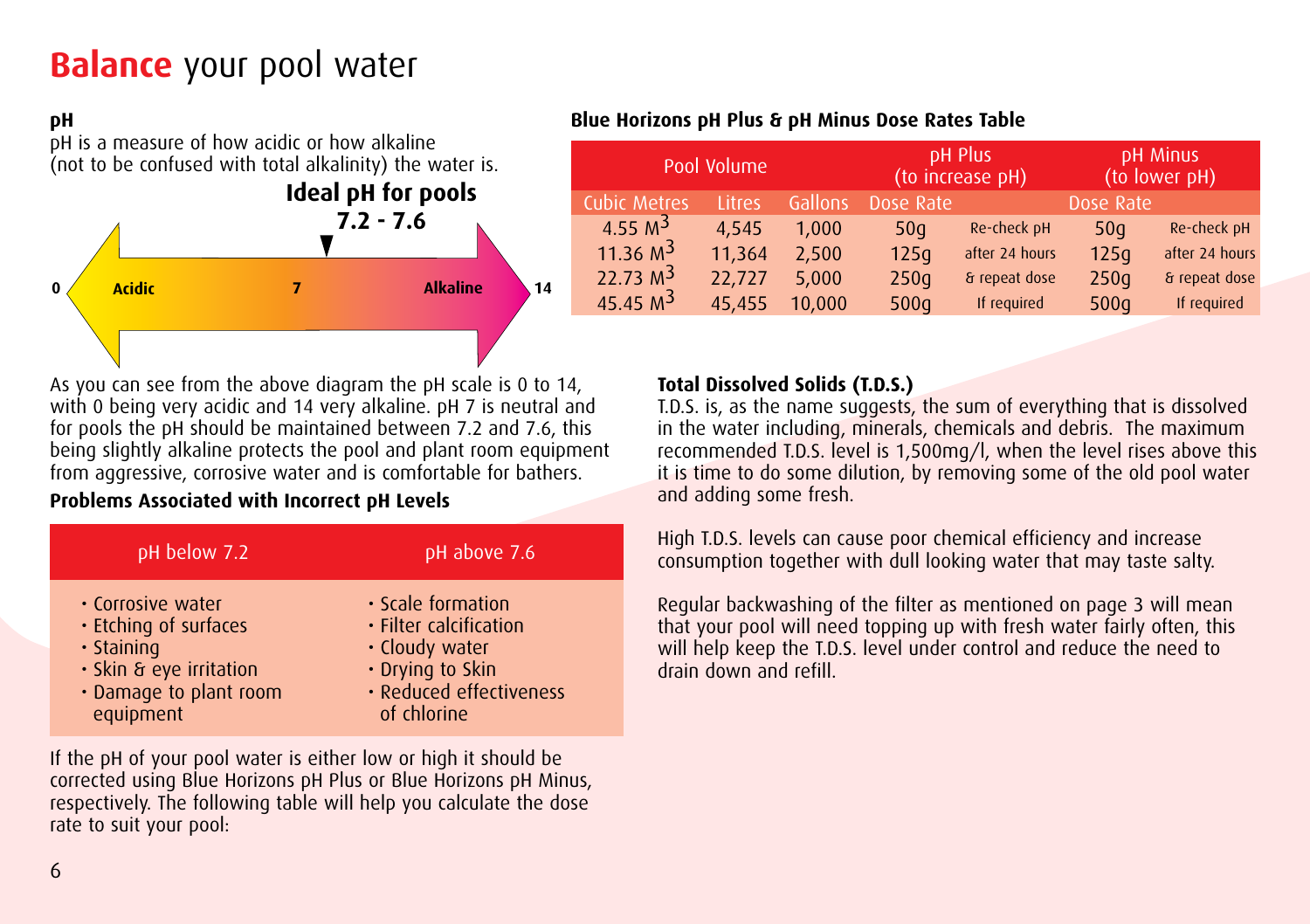#### **Chlorine Stabiliser**

Although stabilising chlorine loss to sunlight isn't one of the properties that make up water balance, we feel this is the best place to talk about it because while you are getting your pool water balanced and ready for use, now is a good time to add chlorine stabiliser if it is required.

One of the major reasons for chlorine loss from swimming pools is that it is drawn out of the pool by the UV rays of the sun. Adding chlorine stabiliser to an outdoor pool at the start of the swimming season will substantially reduce the amount of chlorine lost to sunlight, saving you money.

Many of the chlorine donors used to treat the pool water already contain stabiliser, we would therefore recommend that you get the level tested by your Blue Horizons supplier before adding any more. The ideal

chlorine stabiliser level is 60mg/l, if the level in your pool is less than this use Blue Horizons Chlorine Stabiliser tablets or granules to increase it.

If the chlorine stabiliser level is greater than 200mg/l it is time to drain some of the existing pool water out of the pool and top it up with some fresh water to lower the level. As with T.D.S. levels, frequent top ups with fresh water due to regular backwashing will help to keep the chlorine stabiliser level from rising too high.

Remember that water balance can change with dilution of the pool by rainwater, the introduction of fresh water to top the pool up, the chemicals used to oxidise and sanitise and by the bathers using the pool – so keep checking the levels throughout the swimming season.

#### **Blue Horizons Chlorine Stabiliser Dose Rates Table**

| Pool Volume         |               |         | Increase Level by | Chlorine Stabiliser Tablets To | Chlorine Stabiliser Granules<br>To Increase Level by |           |           |  |
|---------------------|---------------|---------|-------------------|--------------------------------|------------------------------------------------------|-----------|-----------|--|
| <b>Cubic Metres</b> | <b>Litres</b> | Gallons | $10$ mg/l         | $30$ mg/l                      | $10$ mg/l                                            | $25$ mg/l | $60$ mg/l |  |
| 4.55 $M^3$          | 4.545         | 1.000   | N/A               | N/A                            | 45 <sub>q</sub>                                      | 113q      | 271q      |  |
| 11.36 $M^3$         | 11,364        | 2.500   | N/A               | 2 tablets                      | 113q                                                 | 283q      | 678q      |  |
| 22.73 $M^3$         | 22.727        | 5.000   | 1 tablet          | 3 tablets                      | 225q                                                 | 563q      | $1.36$ kg |  |
| 45.45 $M3$          | 45.455        | 10,000  | 2 tablets         | 7 tablets                      | 450q                                                 | 1.12kg    | 2.71kg    |  |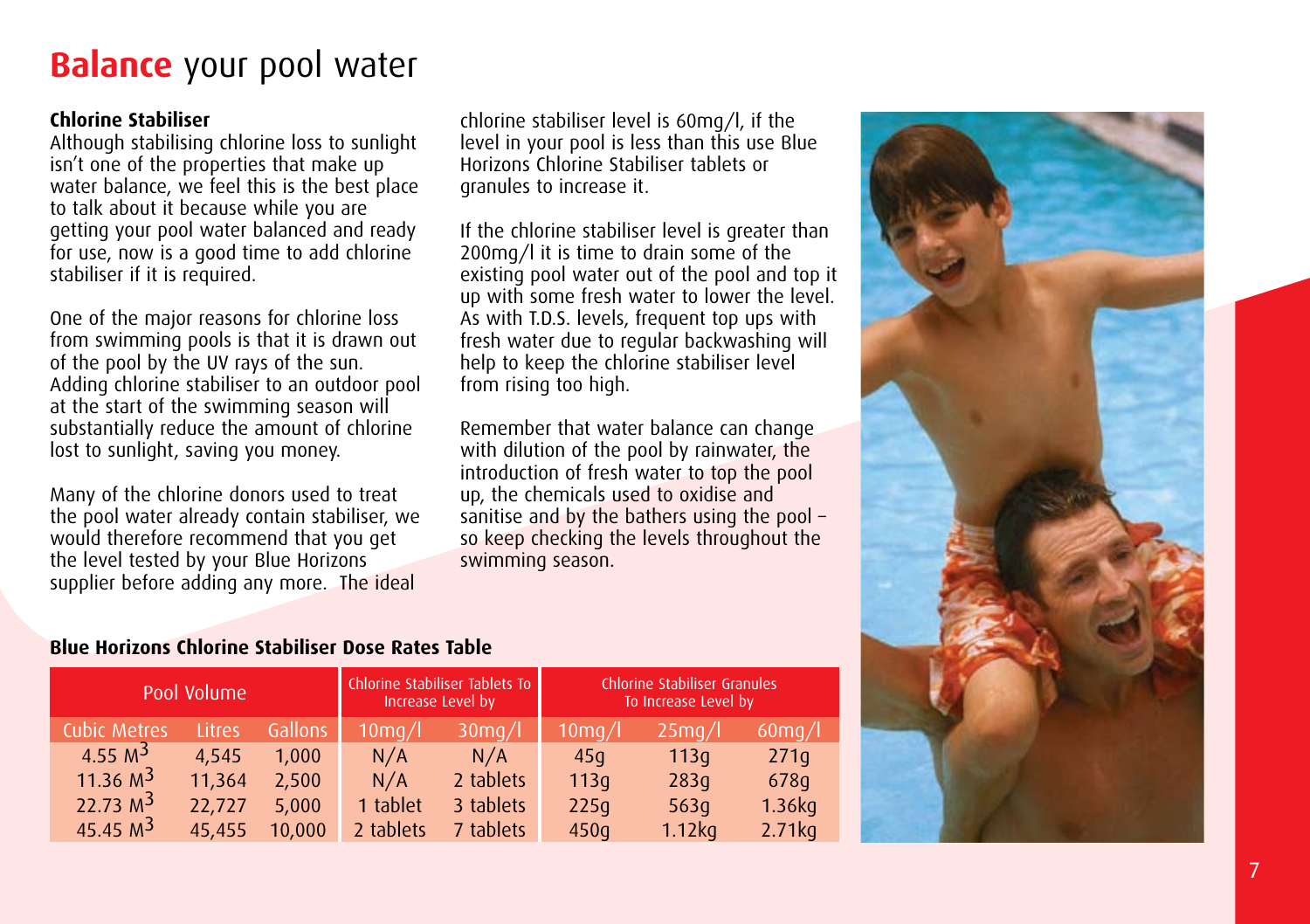#### **Summary of Blue Horizons Water Balance Chemicals**

| <b>Product Description</b>                       | Pack<br><b>Sizes</b> | Used to                                                                |  |
|--------------------------------------------------|----------------------|------------------------------------------------------------------------|--|
| Blue Horizons Calcium Hardness Raiser            | 5.0, 25.0Kg          | Increase calcium hardness of pool water<br>when it drops below 200mg/l |  |
| Blue Horizons Stain & Scale Inhibitor            | 1.0 <sub>ctr</sub>   | Prevent metal stains and scale deposits                                |  |
| <b>Blue Horizons TA Raiser</b>                   | 5.0, 25.0Kg          | Increase total alkalinity of pool water<br>when it drops below 80mg/l  |  |
| <b>Blue Horizons TA Reducer</b>                  | $5.01$ tr            | Lower total alkalinity of pool water when<br>it rises above 150mg/l    |  |
| <b>Blue Horizons pH Plus</b>                     | 1.0, 5.0, $25Kq$     | Increase pH of pool water when it<br>drops below 7.2                   |  |
| <b>Blue Horizons pH Minus</b>                    | 1.5, 7.0, 25Kg       | Lower pH of pool water when it rises<br>above 7.6                      |  |
| <b>Blue Horizons Chlorine Stabiliser</b>         | 2.0 <sub>Kq</sub>    | Prevent chlorine loss to sunlight                                      |  |
| <b>Blue Horizons Chlorine Stabiliser Tablets</b> | 2.0 <sub>Kq</sub>    | Prevent chlorine loss to sunlight                                      |  |





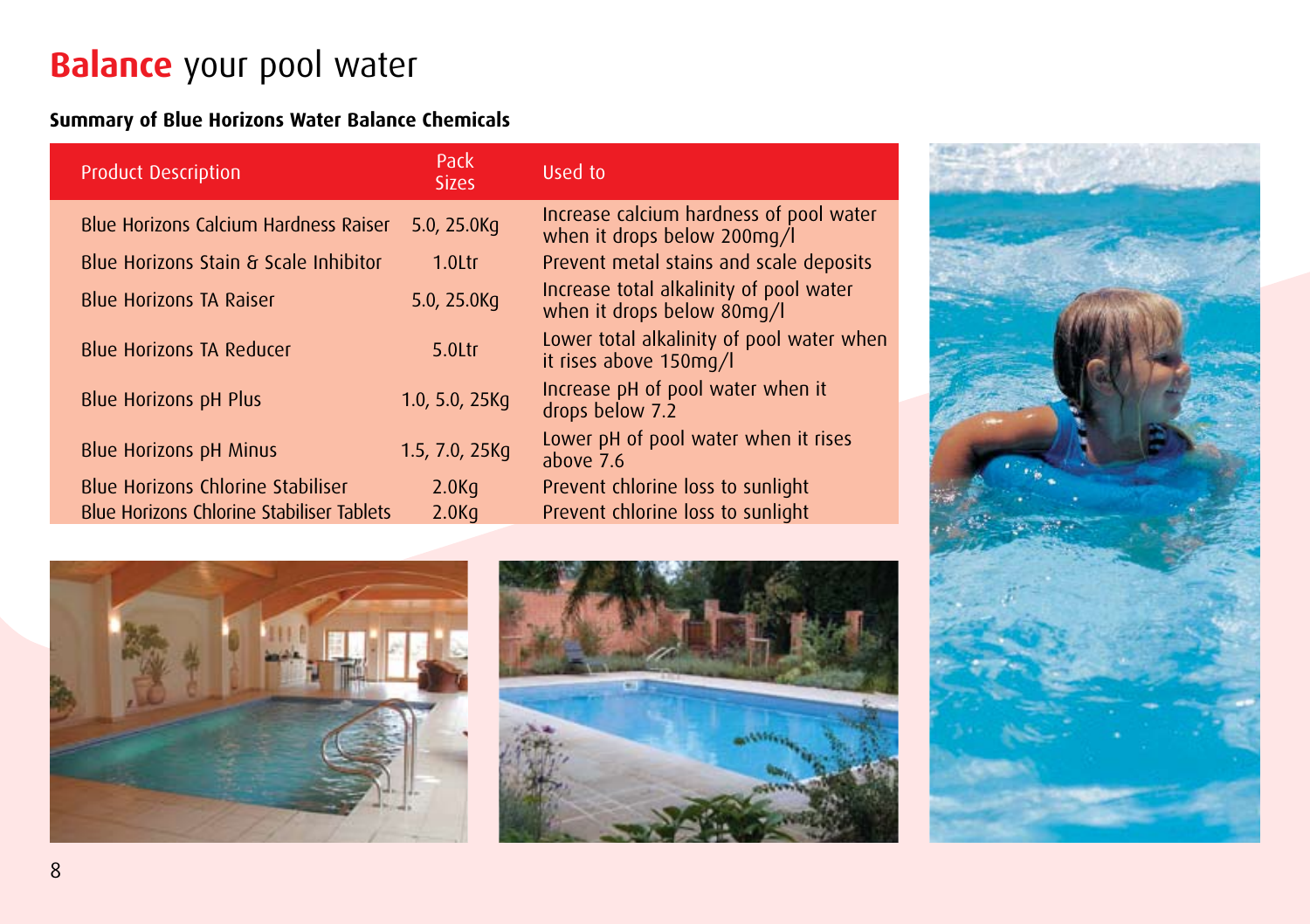### **Oxidise** your pool water

Swimmers, young children and rain all introduce waste products into your pool water. As these waste compounds build up they become a source of food for bacteria and algae encouraging their growth and making your pool water unhealthy and cloudy. Organic wastes will react with chlorine creating chloramines (combined chlorine) that has an unpleasant pungent odour and is irritating to eyes and nose. Oxidising or shock dosing destroys chloramines and organic wastes helping to keep your pool comfortable for bathers.

#### **Chlorine Demand**

Chlorine demand is at the route of many pool water problems and could be described as the amount of chlorine necessary to destroy bacteria, algae and other organic wastes. The only way to overcome chlorine demand is to keep shocking the pool until its 'hunger' for chlorine is satisfied, this is straight forward to do but can take a few days depending what the level of demand is. Shock dose the pool using sufficient Blue Horizons Granular Shock or Shock 'n' Floc Granules to increase the chlorine level by 10mg/l, after 24 hours check the chlorine level using your test

kit if the chlorine level is 5mg/l or lower then it is likely that the chlorine demand has not yet been satisfied, so repeat the shock dose. Keep repeating this process until after 24 hours the chlorine remains above



5mg/l. Then wait for another 24 hours and check the chlorine level again, if it is still around the 5mg/l level then you have probably satisfied the waters 'hunger' for chlorine and satisfied the demand.

TIP OFF - As soon as possible after a thunderstorm shock dose your pool with a 5mg/l dose of Blue Horizons Granular Shock Granules or Shock 'n' Floc Granules. The reason for this is that lightening creates nitrogen in the atmosphere and the rain washes this nitrogen into your pool. Nitrogen is plant food and algae thrive on it, so pool water can quickly turn green after a thunderstorm, a shock dose of chlorine can help prevent this.

#### **Blue Horizons Granular Shock**

A traditional shock treatment product, these calcium hypochlorite granules have an available chlorine level of approximately 65% making them a good chlorine donor for pool water problem solving.

#### **Blue Horizons Shock 'n' Floc**

A new generation calcium hypochlorite granule, Shock 'n' Floc is not only an efficient and effective way of quickly increasing the chlorine level in pool water but also helps the filter remove small particles quickly thus helping to clear an algae infested pool more quickly.

#### **Blue Horizons Granular Shock & Shock 'n' Floc Dose Rates Table**

|              | Pool Volume   |         |                  |                 |           | Granular Shock To Increase Level by Shock 'n' Floc To Increase Level by |                 |           |  |
|--------------|---------------|---------|------------------|-----------------|-----------|-------------------------------------------------------------------------|-----------------|-----------|--|
| Cubic Metres | <b>Litres</b> | Gallons | $1$ ma $\Lambda$ | $5 \text{mq/l}$ | $10$ mg/l | $1$ ma $\Lambda$                                                        | $5 \text{mq/l}$ | $10$ mg/l |  |
| 4.55 $M^3$   | 4.545         | 1.000   | 7q               | 35q             | 70q       | 10 <sub>q</sub>                                                         | 50q             | 100q      |  |
| 11.36 $M^3$  | 11,364        | 2.500   | 18 <sub>q</sub>  | 88q             | 175q      | 24q                                                                     | 120q            | 240q      |  |
| 22.73 $M^3$  | 22.727        | 5.000   | 35q              | 175q            | 350q      | 48q                                                                     | 240q            | 480q      |  |
| 45.45 $M3$   | 45.455        | 10,000  | 70q              | 350q            | 700q      | 97q                                                                     | 480q            | 960q      |  |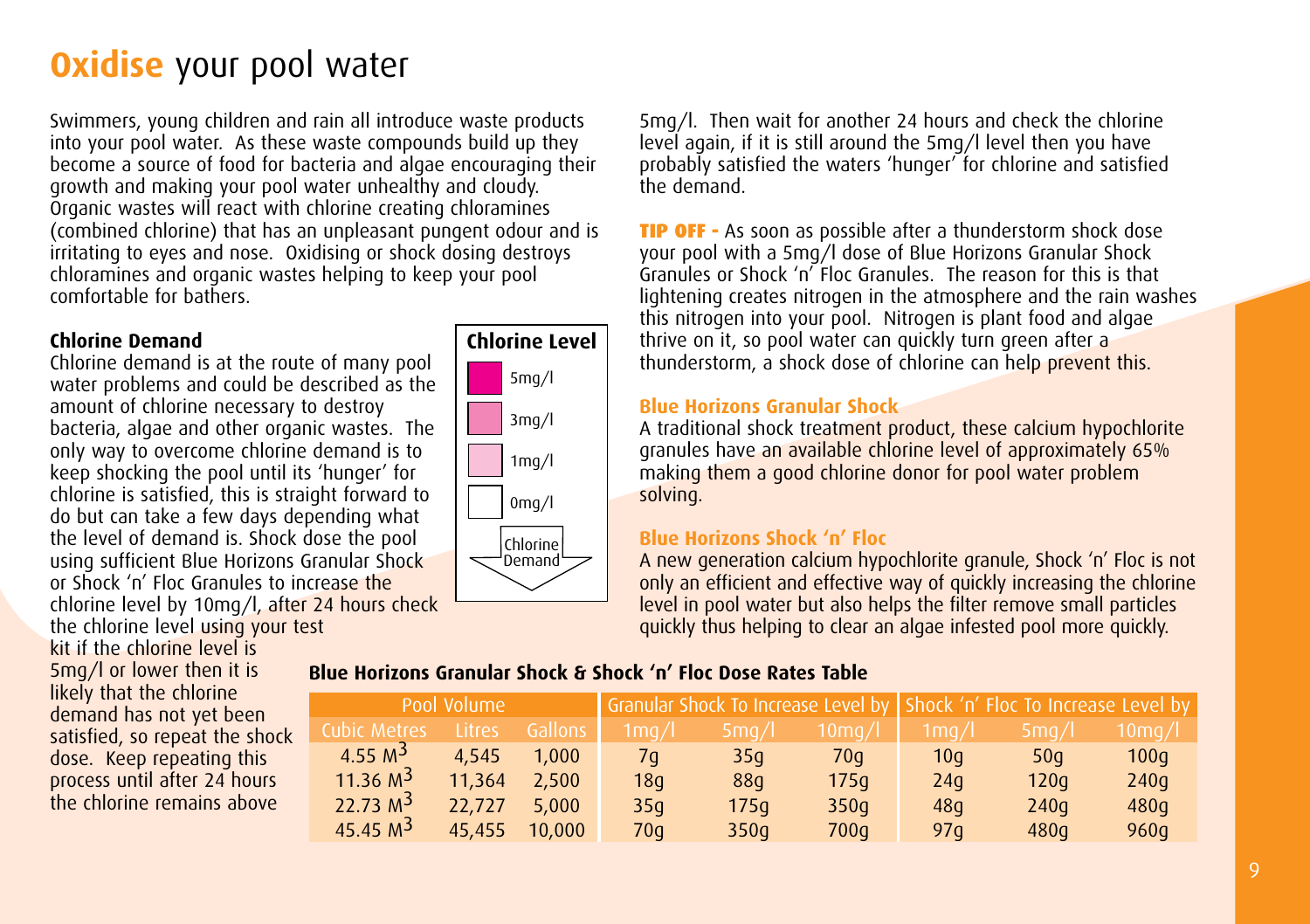### **Oxidise** your pool water

#### **Regular Oxidation**

Regularly oxidising pool water, ideally weekly, will pay dividends in the prevention of pool water problems. Within the Blue Horizons range there is a selection of products that are ideal for the regular oxidation of pool water.

#### **Blue Horizons AquaSachet Pool Fusion**

The ultimate product for regular oxidation, Pool Fusion is a blended product that not only destroys organic wastes and eliminates chloramines but also clarifies the water to help achieve sparkling pool water that looks great and is comfortable for bathers. Supplied in prep-measured sachets, Pool Fusion is the easiest oxidiser to apply as you simply cut the corner of the sachet with scissors and broadcast the

contents over the waters surface, no prep-dissolving is required. One 350g sachet is sufficient to treat pools up to  $45.45M<sup>3</sup>$  (10,000 gallons).

#### **Blue Horizons Non-Chlorine Shock**

A granular product that is ideal for the regular oxidation of pool water as it will destroy organic waste and chloramines without increasing the chlorine level, meaning that you will be able to swim shortly after application.

#### **Blue Horizons Non-Chlorine Shock Dose Rates Table**

| Pool Volume  | Weekly |         |           |
|--------------|--------|---------|-----------|
| Cubic Metres | Litres | Gallons | Dose Rate |
| 4.55 $M^3$   | 4,545  | 1,000   | 50q       |
| 11.36 $M^3$  | 11,364 | 2,500   | 125q      |
| 22.73 $M3$   | 22,727 | 5,000   | 250q      |
| 45.45 $M^3$  | 45,455 | 10,000  | 500q      |

#### **Summary of Blue Horizons Oxidising (Shock) Treatments**

| <b>Product Description</b>              | Pack<br><b>Sizes</b> | Used to                                                                                             |
|-----------------------------------------|----------------------|-----------------------------------------------------------------------------------------------------|
| <b>Blue Horizons Granular Shock</b>     | 2.0Kq<br>5.0Kq       | Satisfy chlorine demand and solve pool<br>water problems. Can also be used for<br>regular oxidation |
| Blue Horizons Shock 'n' Floc            | 2.5K <sub>q</sub>    | Satisfy chlorine demand and solve pool<br>water problems. Can also be used for<br>regular oxidation |
| <b>Blue Horizons Pool Fusion</b>        | 350q                 | Regularly oxidise pool water to help<br>prevent pool water problems                                 |
| <b>Blue Horizons Non-Chlorine Shock</b> | 1.0 <sub>Kq</sub>    | Regularly oxidise pool water to help<br>prevent pool water problems                                 |

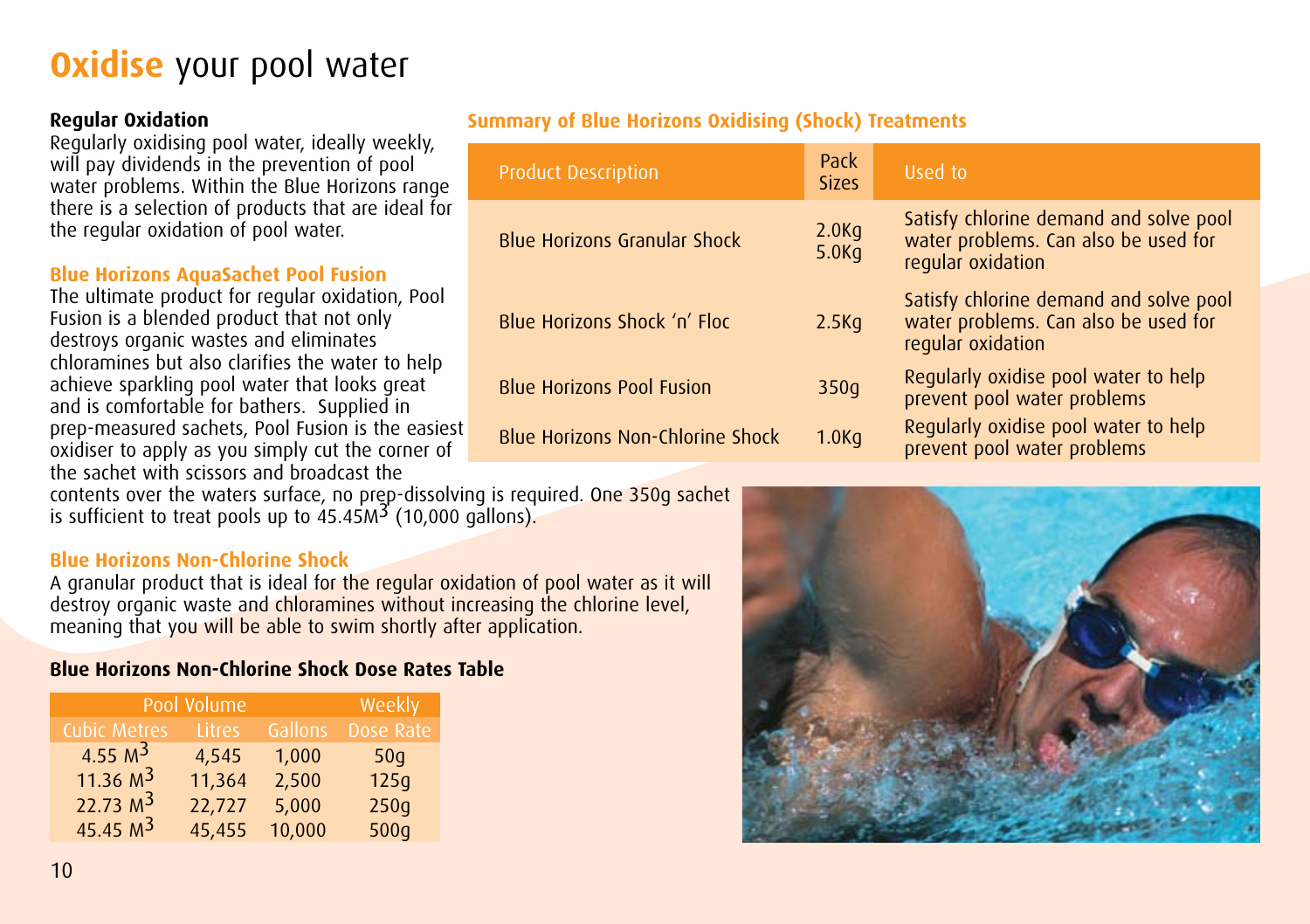### **Algae Prevention** in your pool water

Algae are microscopic plant life that, in the right conditions, multiply rapidly usually turning pool water green and opaque. Because algae are so small they do not become visible to the human eye until there are millions of them, so the early stages of an algae attack can easily go undetected and therefore untreated. Recovering an algae infested pool can be time consuming and expensive, which is why algae prevention is always preferable to cure.

The secret to keeping your pool algae free is to maintain the correct water balance, oxidise regularly to destroy sources of algae food and organic wastes, apply algaecide to support the sanitiser (chlorine or bromine), continuously keep a consistent sanitiser level in the water and test regularly to ensure that the correct levels are being maintained, hence our innovative **BOAST** pool care system.

The Blue Horizons algaecides have been specially formulated to support your efforts of keeping algae out of the pool. There is a choice of regularly dosed and longlife algaecides, in our opinion the use of both is the most effective way to prevent algae growth.

#### **Kleen Pool Algaecide or (non copper) Summerclear**

Longlife algaecide that is usually added to the pool shortly after spring commissioning. A choice is available of a copper based Kleen Pool or non copper based Summerclear, which will last for up to 3 months (Kleen Pool 1Ltr treats up to 5000 gallons and Summerclear 1Ltr treats 6,250 gallons). kleen Pool is a copper based product that will remain in the water for up to six months, and so acts as a great backstop in case you forget to add an algaecide or go away on holiday and are unable to dose the pool. The disadvantage of this type of algaecide is that it lasts up to six months, but you only know when it has stopped being effective because an algae growth appeared in the pool. The use of Kleen Pool and a regularly applied algaecide is a great 'belt and braces' approach to preventing algae.

Kleen Pool can also be used at the end of the outdoor swimming season to close/winterise the pool, see page 20.

#### **Blue Horizons Algae Controller**

Dosed into the pool weekly, this non copper based algaecide does not have a long life, which is why it should be dosed weekly. When used as directed, Algae controller will prevent a broad spectrum of algae inhabiting your pool.

#### **Blue Horizons Algae Controller Dose Rates Table**

|                      | Pool Volume   |         | Algae Prevention Dose Rates |        |
|----------------------|---------------|---------|-----------------------------|--------|
| Cubic Metres         | <b>Litres</b> | Gallons | <b>Initial</b>              | Weekly |
| 4.55 $M^3$           | 4.545         | 1.000   | 50ml                        | 25ml   |
| 11.36 M3             | 11,364        | 2,500   | 125ml                       | 63ml   |
| 22.73 M <sup>3</sup> | 22,727        | 5,000   | 250ml                       | 125ml  |
| 45.45 $M3$           | 45,455        | 10,000  | 500ml                       | 250ml  |
|                      |               |         |                             |        |

#### **Blue Horizons AlgiMAX Eliminator**

A powerful dual action polyquat and copper complex algaecide, formulated specifically to eliminate algae should it ever establish itself in your pool water. AlgiMAX is effective against green, black and mustard forms of algae.

#### **Blue Horizons AlgiMAX Eliminator Dose Rates Table**

| Pool Volume         |               | Algae Destruction |           |
|---------------------|---------------|-------------------|-----------|
| <b>Cubic Metres</b> | <b>Litres</b> | Gallons           | Dose Rate |
| 4.55 $M^3$          | 4,545         | 1,000             | 100ml     |
| 11.36 M3            | 11,364        | 2,500             | 250ml     |
| 22.73 $M3$          | 22,727        | 5,000             | 500ml     |
| 45.45 $M3$          | 45,455        | 10,000            | 1.00Ltr   |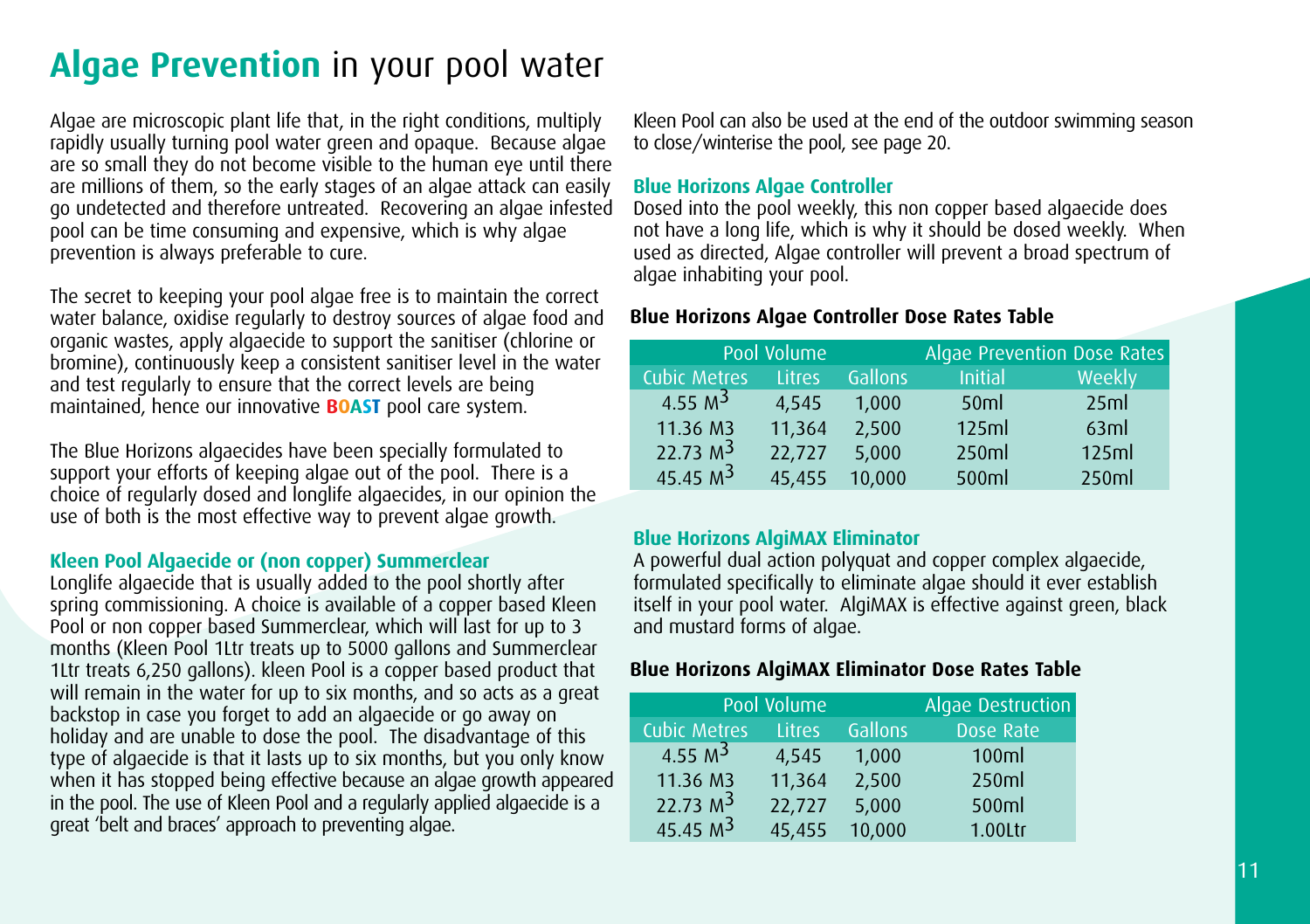### **Algae Prevention** in your pool water

#### **Blue Horizons Ultimate Algicide Concentrate**

A dual use algaecide that can be used to both prevent and cure algae problems. Its concentrated formula means that a little goes a long way, making it economical to use.

#### **Blue Horizons Ultimate Algicide Concentrate Dose**

|                     | Pool Volume |         |                |                 | Algae Prevention Dose Rates Algae Destruction |
|---------------------|-------------|---------|----------------|-----------------|-----------------------------------------------|
| <b>Cubic Metres</b> | Litres      | Gallons | <b>Initial</b> | Weekly          | Dose Rate                                     |
| 4.55 $M^3$          | 4.545       | 1.000   | 33ml           | 8ml             | 66ml                                          |
| 11.36 M3            | 11.364      | 2.500   | 83ml           | 20ml            | 165ml                                         |
| 22.73 $M3$          | 22,727      | 5.000   | 165ml          | 40ml            | 330ml                                         |
| 45.45 $M3$          | 45,455      | 10,000  | 330ml          | 80 <sub>m</sub> | 660ml                                         |

#### **Recovering an Algae Infested Pool**

If you are unfortunate enough to suffer from an algae attack then this recovery routine should help when you have a conventional filter.

- 1. Check the pH, it is not unusual for algae infested pools to have a high pH level if this is the case lower the pH as chlorine does not work as effectively at high pH levels, see chart on page 6.
- 2. Vacuum pool floor with the multiport valve in the waste position, this may be difficult as you might not be able to see the vacuum head but try and do it systematically remembering to keep an eye on the water level, as by vacuuming to waste the water level in the pool is going to drop – so you will need to work quite
- quickly. 3. After vacuuming put the multiport valve in the usual filtration position and keep the pump running 24 hours per day until the
- pool has cleared. 4. Check the sanitiser level, if it is zero it is quite likely that the water will have a chlorine demand, which may take a few days to satisfy - see Chlorine Demand on page 9.

It is unlikely that you will get rid of the algae infestation until the chlorine demand is satisfied.

- 5. Apply Blue Horizons AlgiMAX Eliminator or Ultimate Algaecide Concentrate as indicated on the product label. This will support the sanitiser and act as another algae killing product to help speed up the pool recovery time.
- 6. Thoroughly brush the pool floor and walls, again this might be difficult as you may not be able to see the end of the brush but it is important to disturb the algae and get it into suspension rather than sat on the floor or clinging to the walls.
- 7. Apply one of the Blue Horizons clarifiers to assist the filter in the removal of small particles, see page 18/19.

#### **Blue Horizons Winter Time**

A longlife copper-free algaecide formulated to prevent algae growth during the late autumn, winter and early spring in outdoor swimming pools. One dose will help prevent algae growth for up to six months. Winter Time contains sequestrants to minimise the likelihood of stains and scale deposits during the closed season.

#### **Summary of Blue Horizons Algaecides and Kleenpool**

| <b>Product Description</b>                            | Pack<br><b>Sizes</b>   | Longlife | Algae<br><b>Prevention</b> | Algae<br><b>Destruction</b> |
|-------------------------------------------------------|------------------------|----------|----------------------------|-----------------------------|
| Kleen Pool                                            | $1.0$ Ltr              | ✔        | ✓                          |                             |
| Blue Horizons Summerclear                             | $2.0$ Ltr              | V        | ✓                          |                             |
| Blue Horizons Algae-controller                        | $1.0$ Ltr<br>$2.0$ Ltr |          | ✔                          |                             |
| Blue Horizons AlgiMAX Eliminator                      | $2.0$ Ltr              | ✔        | ✔                          |                             |
| <b>Blue Horizons Ultimate</b><br>Algicide Concentrate | 500ml<br>$1.0$ Ltr     |          | $\mathbf{v}$               |                             |
| <b>Blue Horizons Winter Time</b>                      | $5.0$ Ltr              |          | v                          |                             |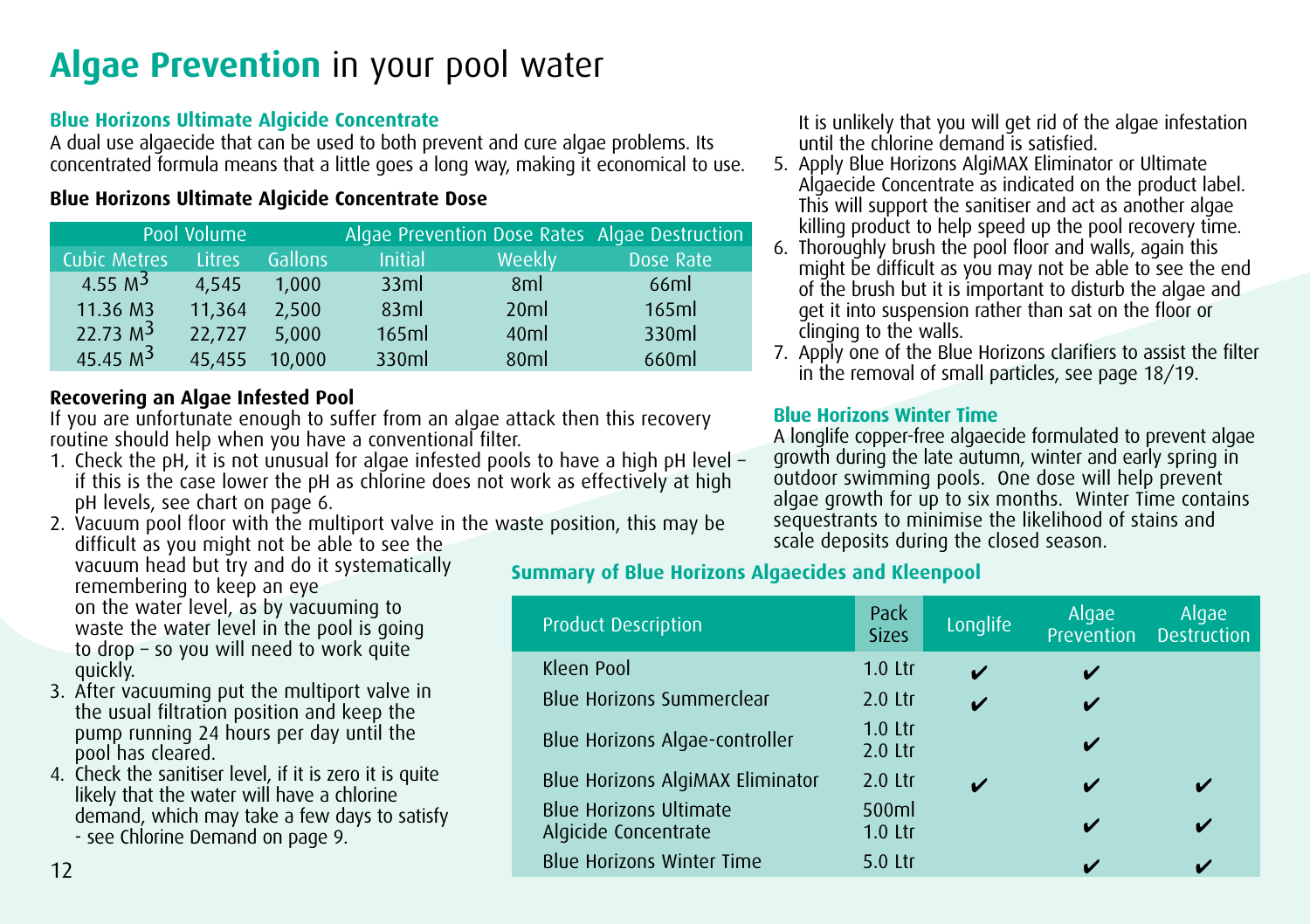The sanitise part of the **BOAST** programme is all about making sure that your pool water is healthy by preventing and killing bacteria. This is achieved by continuously and consistently maintaining a level of sanitiser (disinfectant) in the water with either chlorine or bromine.

#### **Chlorine**

Chlorine is the most commonly used chemical to achieve satisfactory bacteriological and chemical purity in swimming pools. It must be present in the 'free' form to kill bacteria and oxidise organic matter derived from bathers. Provided the water is balanced, see pages 4 - 8, chlorine levels of between 1.0 to 3.0mg/l are sufficient to maintain healthy, clean water. A well managed chlorine treated pool will have no odour and levels of chloramines (combined chlorine) of less than 0.5mg/l.

Combined chlorine is created as a result of a reaction between free chlorine and organic matter and is a mixture of Monochloramine, Dichloramine and Nitrogen Trichloride. The latter is mostly produced when the water is not being treated adequately and gives rise to the 'chlorine' odour.

A traditional, granular chlorine donor that is still popular with many pool owners that like dose rate flexibility. These granules are rapid dissolving making prep-dissolving and application easy. The granules have a pH value of about  $6.0 - 7.0$ , which is fairly close to the ideal pool water pH level and so will have little effect on the pH level of your pool water. Another feature of Stabilised Chlorine Granules is that they contain Cyanuric acid (chlorine stabiliser), this can be beneficial for outdoor pools as it reduces the amount of chlorine lost to sunlight – making it easier for you to maintain the correct chlorine level in your pool.

#### **Blue Horizons Ultimate Stabilised Chlorine Granules**

A new and improved version of the above, these granules still offer the dose rate flexibility, fairly neutral pH value and chlorine stabilisation but also now include clarifiers and extra oxidisers to help improve water quality and clarity.

Blue Horizons have made it easy for you to maintain your sanitiser level by giving you an extensive choice of products to suit your pool situation, preferred dosing method and budget.

#### **Blue Horizons Stabilised Chlorine Granules & Ultimate Stabilised Chlorine Granules Dose Rates Table**

| Pool Volume |                     |        |         |       | <b>Stabilised Chlorine Granules</b><br>To Increase Level by |       | Ultimate Stabilised Chlorine<br>Granules To Increase Level by |                  |                 |  |
|-------------|---------------------|--------|---------|-------|-------------------------------------------------------------|-------|---------------------------------------------------------------|------------------|-----------------|--|
|             | <b>Cubic Metres</b> | Litres | Gallons | 1mg/l | 2mq/l                                                       | 3mq/l | $1$ mg/l                                                      | 2mq/l            | 3mg/l           |  |
|             | 4.55 $M^3$          | 4.545  | 1.000   | 8q    | 16q                                                         | 24q   | 10 <sub>q</sub>                                               | 20q              | 30q             |  |
|             | 11.36 $M^3$         | 11,364 | 2.500   | 21q   | 42q                                                         | 63q   | 25q                                                           | 49 <sub>0</sub>  | 74 <sub>q</sub> |  |
|             | 22.73 $M^3$         | 22,727 | 5,000   | 41q   | 82q                                                         | 123q  | 49 <sub>0</sub>                                               | 99 <sub>0</sub>  | 148q            |  |
|             | 45.45 $M3$          | 45,455 | 10,000  | 83q   | 166q                                                        | 249q  | 99q                                                           | 197 <sub>0</sub> | 296q            |  |

**Blue Horizons Stabilised Chlorine Granules**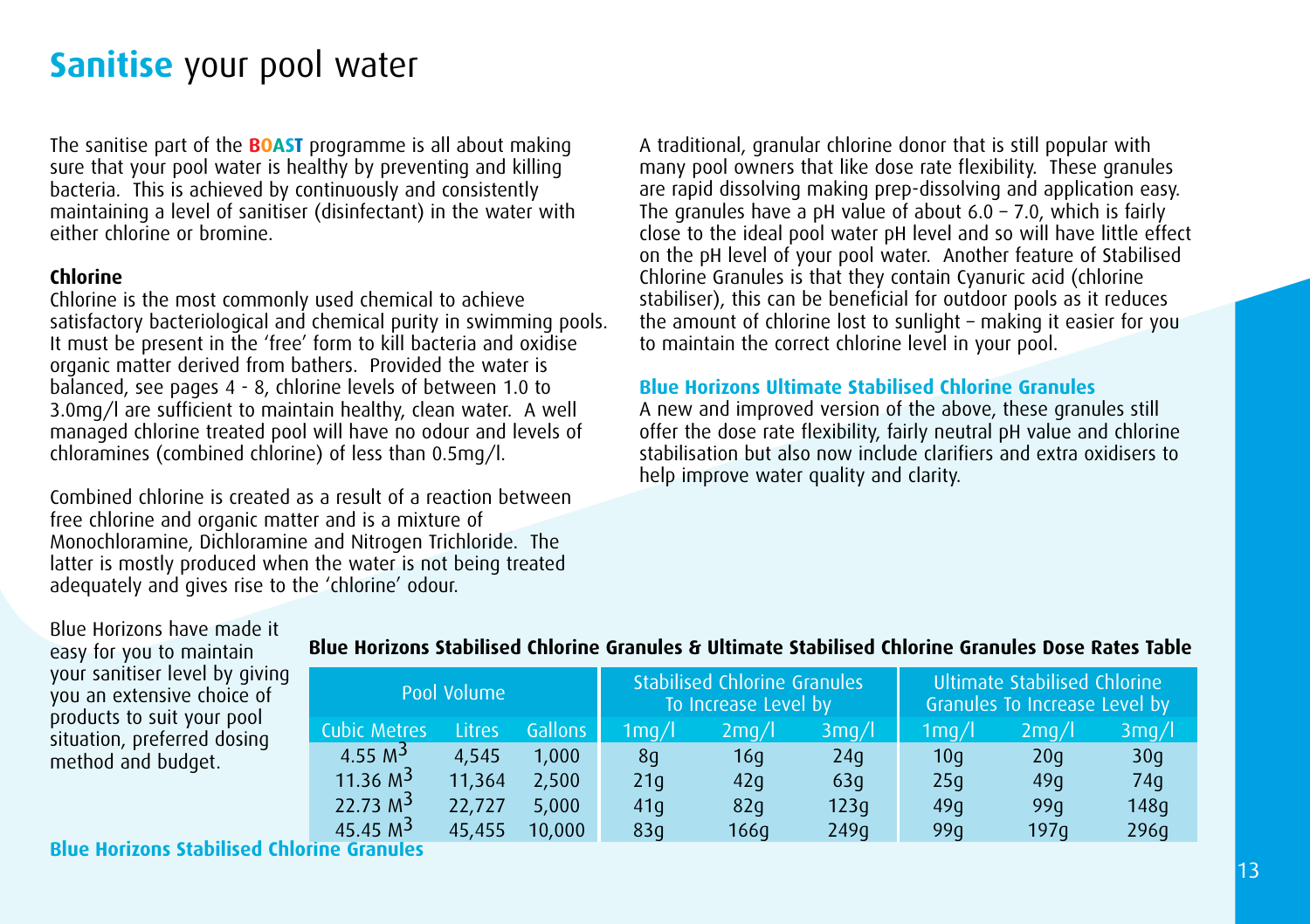#### **Blue Horizons Small Chlorine Tablets**

Small Chlorine Tablets offer a convenient way of maintaining chlorine levels in pool water. They should be dosed via a chemical feeder (trichlorinator), floating dispenser or skimmer. As the tablets are small it is easy to vary the number of tablets to maintain the free chlorine level of 1.0 to 3.0mg/l. They have a high level of available chlorine and contain chlorine stabiliser.

#### **Blue Horizons Multifunctional Mini 20g Chlorine Tablets**

A new and improved version of the above, these tablets still offer an easier way of maintaining chlorine levels and are applied via a chlorine feeder (trichlorinator) or floating dispenser. They have a higher pH value, which reduces the amount of pH regulation you need to do, and as well as being stabilised to reduce chlorine loss to sunlight they also contain clarifier and algaecides to help improve clarity and prevent algae formation.

#### **Blue Horizons 200g Chlorine Tablets**

An easier way of maintaining chlorine levels in your pool water, 200g Chlorine Tablets are placed in the skimmer, floating dispenser or chlorine feeder (trichlorinator). When dosed via the skimmer the tablet(s) will dissolve slowly over a 3 to 4 day period, the rate at which they dissolve will vary depending upon water flow and temperature. They have a high level of available chlorine and contain chlorine stabiliser.

#### **Blue Horizons Multifunctional 200g Chlorine Tablets**

A new and improved version of the above, these tablets still offer an easier way of maintaining chlorine levels and are applied via the skimmer, floating dispenser or chlorine feeder (trichlorinator). They have a higher pH value, which reduces the amount of pH regulation you need to do and as well as being stabilised to reduce chlorine loss to sunlight they also contain clarifier and algaecides to help improve clarity and prevent algae formation.

**Blue Horizons Multifunctional Floating Chlorine Dispenser**

The Multifunctional Floating Chlorine Dispenser is prep-filled with multifunctional chlorine tablets, which will dissolve slowly over a 2 to 5 week period making this product ideal to use whilst you are away on holiday and during the winter when the pool is not in use. The tablets within the feeder have a high level of available chlorine, contain chlorine stabiliser and clarifier. The Multifunctional Floating Chlorine Dispenser is available in two sizes, 900g or 1.6Kg, so there's one to suit most pool sizes.

#### **Blue Horizons Multifunction block / Holiday Pill**

This 600g tablet is truly multifunctional, and will last up to 14-days making it ideal for use when you go away on holiday. The Multifuntionblock also contains clarifiers, to help to create crystal clear pool water.

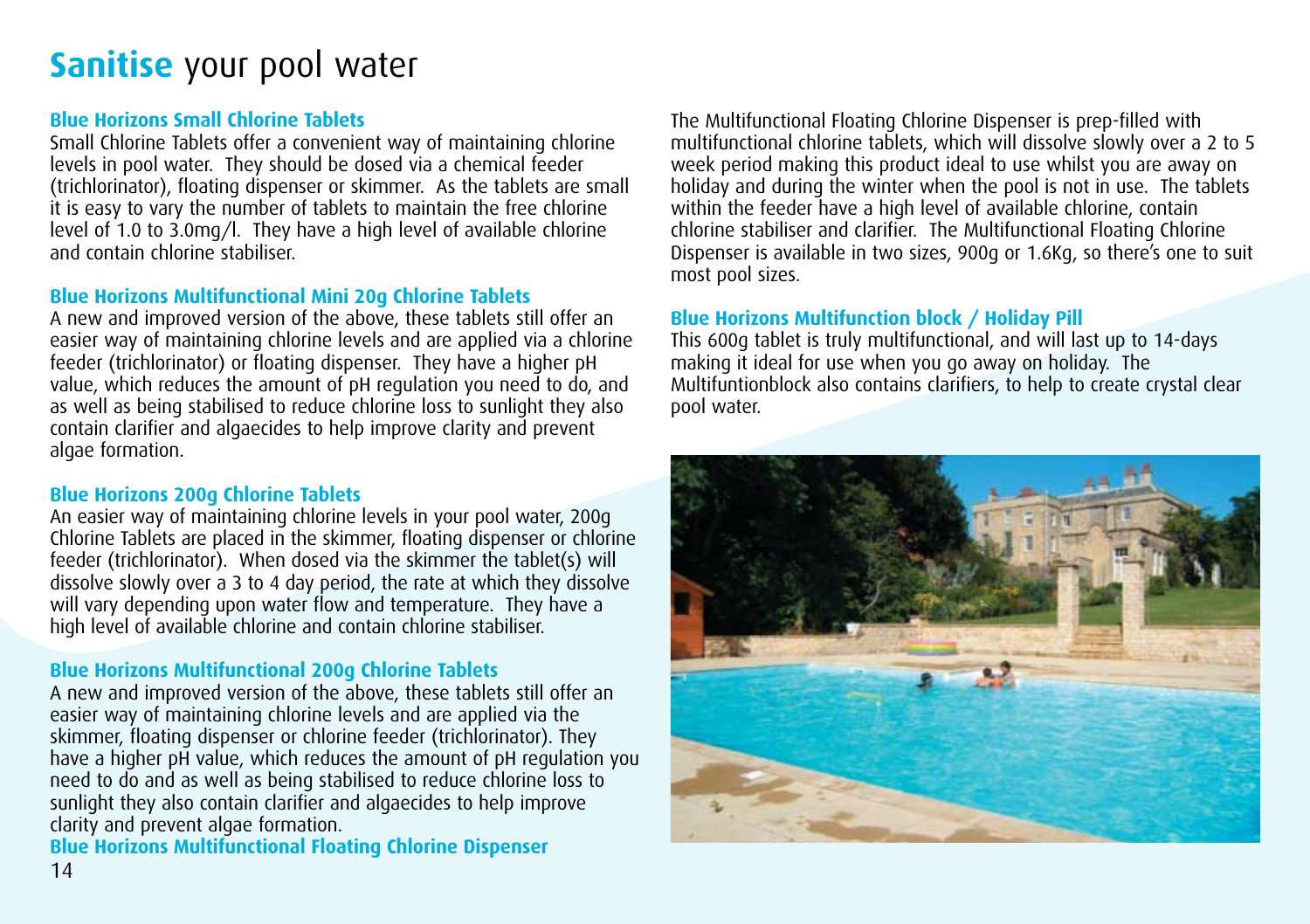| <b>Chlorine Sanitiser Selection Chart</b>    |                            | $\overline{\sigma}$<br>Feeder or<br>skimmer | ⌒             | 품           | Stabilised              | <b>Clarifiers</b>          | <b>Oxidisers</b> | Algaecides |
|----------------------------------------------|----------------------------|---------------------------------------------|---------------|-------------|-------------------------|----------------------------|------------------|------------|
| <b>Product Description</b>                   | <b>Line</b>                |                                             |               |             |                         |                            |                  |            |
| <b>Stabilised Chlorine Granules</b>          |                            |                                             | 1 or 2 days   | $6.0 - 7.0$ | $\boldsymbol{\nu}$      |                            |                  |            |
| Multifunctional Stabilised Chlorine Granules | $\boldsymbol{\mathcal{U}}$ |                                             | 1 or 2 days   | $6.0 - 7.0$ | $\boldsymbol{\nu}$      | $\boldsymbol{\checkmark}$  |                  |            |
| Small Chlorine Tablet                        |                            | V                                           | $2 - 3$ days  | $2.5 - 3.5$ | $\boldsymbol{\nu}$      |                            |                  |            |
| Multifunctional Mini 20g Chlorine Tablets    |                            | ✔                                           | $2 - 3$ days  | $3.5 - 4.5$ | ✓                       | $\boldsymbol{\nu}$         |                  |            |
| 200q Chlorine Tablets                        |                            | V                                           | $3 - 4$ days  | $2.5 - 3.5$ | ✓                       |                            |                  |            |
| Multifunctional 200g Chlorine Tablets        |                            | V                                           | $3 - 4$ days  | $3.5 - 4.5$ | $\overline{\mathbf{v}}$ | $\mathbf{v}$               |                  |            |
| Multifunctional Floating Chlorine Dispenser  |                            |                                             | $2 - 5$ weeks | $3.5 - 4.5$ | ✓                       | $\boldsymbol{\mathcal{U}}$ |                  |            |
| <b>Multifunction block</b>                   |                            |                                             | 14 days       | $3.5 - 4.5$ | ✓                       | $\boldsymbol{\mathcal{U}}$ |                  |            |
|                                              |                            |                                             |               |             |                         |                            |                  |            |

TIP-OFF - All the chlorine Tablets and the Multifunctional Floating Chlorine Dispenser are designed to maintain chlorine levels, so before they are used you must satisfy any chlorine demand, see page 9, and establish a chlorine level between 1.0 – 3.0mg/l. Always read and follow the instructions that are printed on the product label.

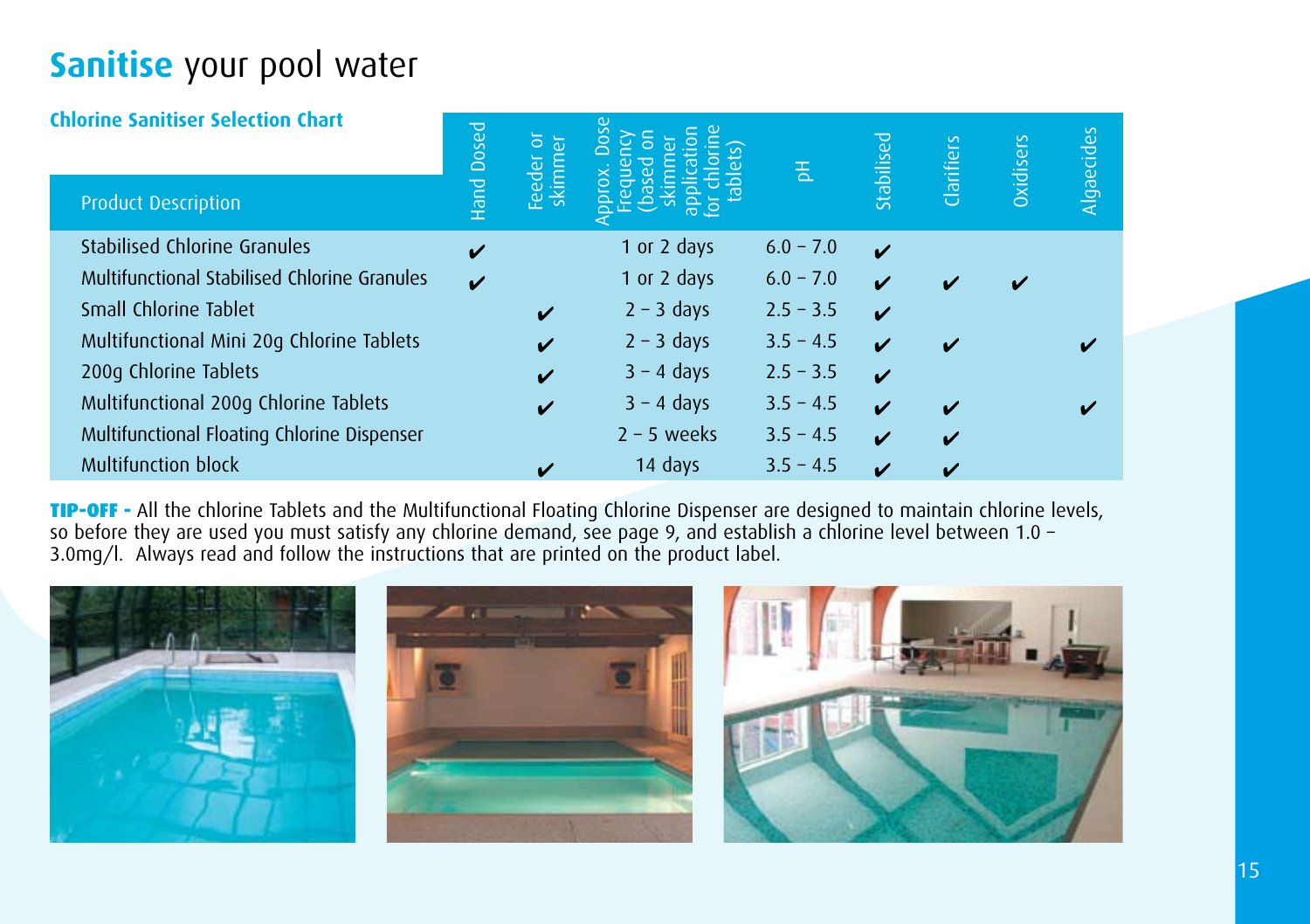#### **Bromine**

Bromine is similar to chlorine in its effectiveness as a sanitiser but there are some important differences:

- Pools sanitised with bromine do not require the addition of chlorine stabiliser as bromine is not lost to sunlight in the way chlorine is.
- Bromine should be dosed into the pool via a chemical feeder (brominator), which is usually installed in the plant room after the filter and heater.
- Bromine, like chlorine, combines with organic compounds to form bromamines, but unlike chloramines, bromamines cause little or no eye, skin and nasal irritation. Also there is not the pungent smell sometimes associated with certain types of chloramines.
- As it takes 2.2mg/l of bromine to equal 1mg/l free chlorine, bromine levels need to be kept between 3.0 to 5mg/l.
- Bromine retains better levels of efficiency over a wider pH band than chlorine, see chart below.



#### **Blue Horizons Bromine Tablets**

Blue Horizons Bromine Tablets should be dosed via a chemical feeder (brominator), which is easy and inexpensive to install retrospectively to an existing pool. When set up correctly your brominator will dispense the correct amount of bromine into the pool to maintain the ideal level between 3.0 to 5.0mg/l and all you need to do is top up the brominator with new tablets as and when required, this makes maintaining the sanitiser level in your pool very straightforward.

#### **Summary of Blue Horizons Sanitisers**

| <b>Product Description</b>                              | Pack<br><b>Sizes</b>  |
|---------------------------------------------------------|-----------------------|
| Stabilised Chlorine Granules                            | 1.0, 2.0, 5.0, 25.0Kg |
| Multifunctional Stabilised Chlorine Granules            | 2.0, 5.0Kq            |
| Small Chlorine Tablet                                   | 2.5, 5.0Kq            |
| Multifunctional Mini 20g Chlorine Tablets               | 1.0, 2.5Kq            |
| 200g Chlorine Tablets                                   | 2.0, 5.0, 25.0Kg      |
| Multifunctional 200q Chlorine Tablets 2.0, 5.0, 25.0Kg  |                       |
| Multifunctional Floating Chlorine Dispenser 900g, 1.6Kg |                       |
| <b>Multifunction block</b>                              | 600q                  |
| <b>Bromine Tablets</b>                                  | 5.0 <sub>K</sub> q    |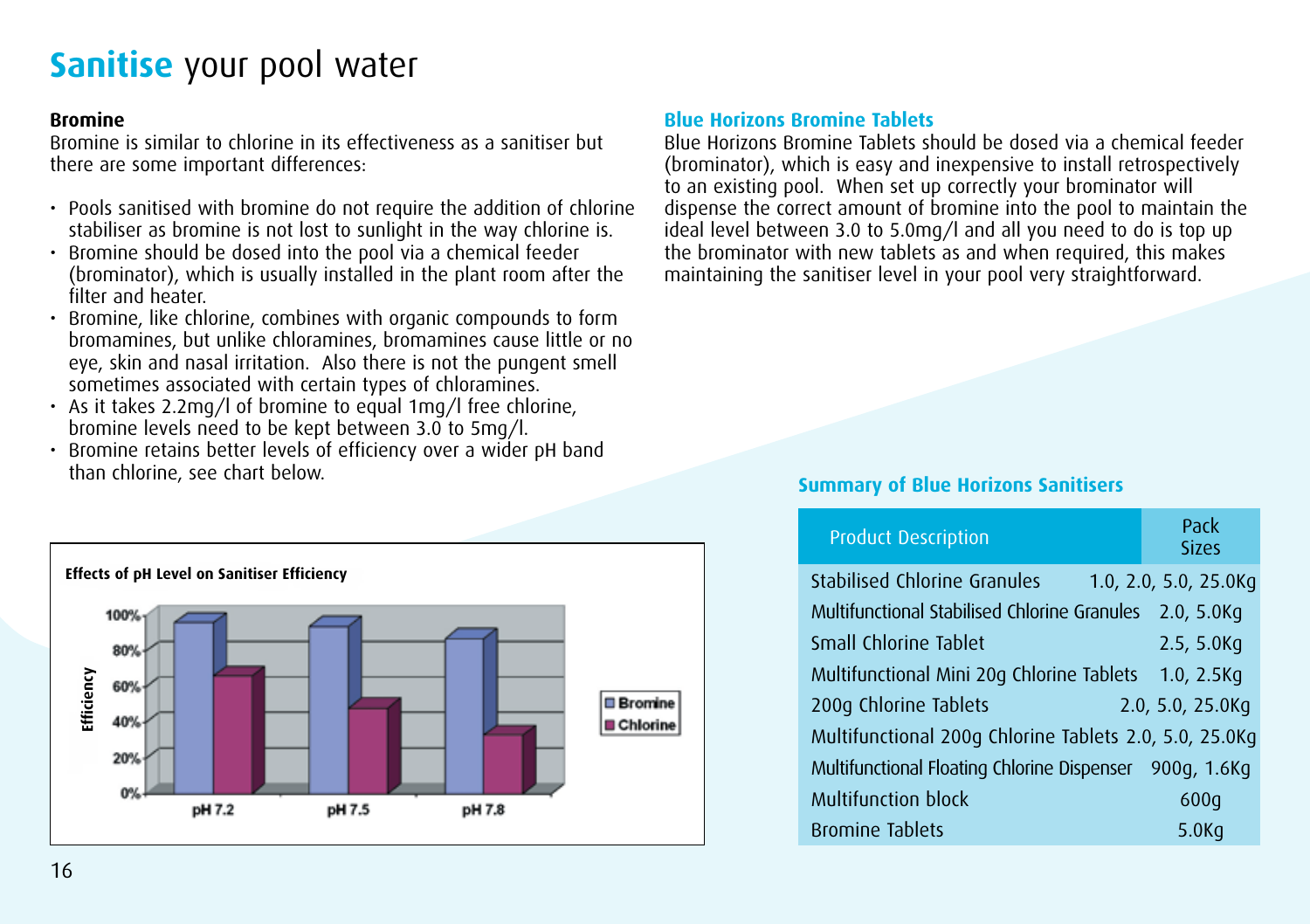### **Testing** your pool water

It could be argued that testing the water should be the first discipline of pool water management but keep in mind that the **BOAST** programme is a continuous and circular system and testing leads you on to Balancing, Oxidising, Algae prevention and Sanitising.

There are broadly four methods of testing pool water, test strips, pooltesters, comparator test kits and electronic test kits. For the testing of domestic swimming pools it is usually test strips or pooltesters that are used. Regardless of the testing method you choose, it is important that your pool water is regularly tested, ideally every day during the swimming season but, twice a week is the minimum.

#### **Blue Horizons Test Strips**

Under the Blue Horizons label there is a choice of four different test strips:

- 3-Way Test Strips (chlorine, pH & total alkalinity)
- 3-Way Test Strips (bromine, pH & total alkalinity)
- 5-Way Test Strips (free chlorine/bromine, total chlorine, pH, total alkalinity & calcium hardness)
- (3-Way Aquablanc Active Oxygen Test Strips see Aquablanc leaflet for more information)

Although not as accurate as using a test kit, test strips are very quick and easy to use and take the 'chore' out of testing your pool water. Simply take a test strip from the pot, dip it into your pool water, hold level (being careful not to shake off the excess water), wait for the prescribed length of time and then compare the colour of the pads with the colours printed on the test strip pot.

#### **Pooltesters**

Pooltesters are test kits that use reagent tablets to determine the chlorine, bromine or pH levels. Take the pooltester to the poolside and turn it upside down, lower it into the pool to about an elbows depth and then turn it the correct way up so that it fills up with pool water. Once full of water put the kit on a level surface and add a Phenol Red tablet to test



the pH level and a DPD No.1 tablet to check the free chlorine level.

You will have noticed under the section Balance Your Pool Water there are other things that also need to be tested, such as calcium hardness, total alkalinity, total dissolved solids and chlorine stabiliser (Cyanuric acid), there are kits available to check all of these, but if you don't want to test them yourself – take a one litre sample of your pool water to your Blue Horizons supplier every 4 - 6 weeks and they will be happy to perform the tests for you.

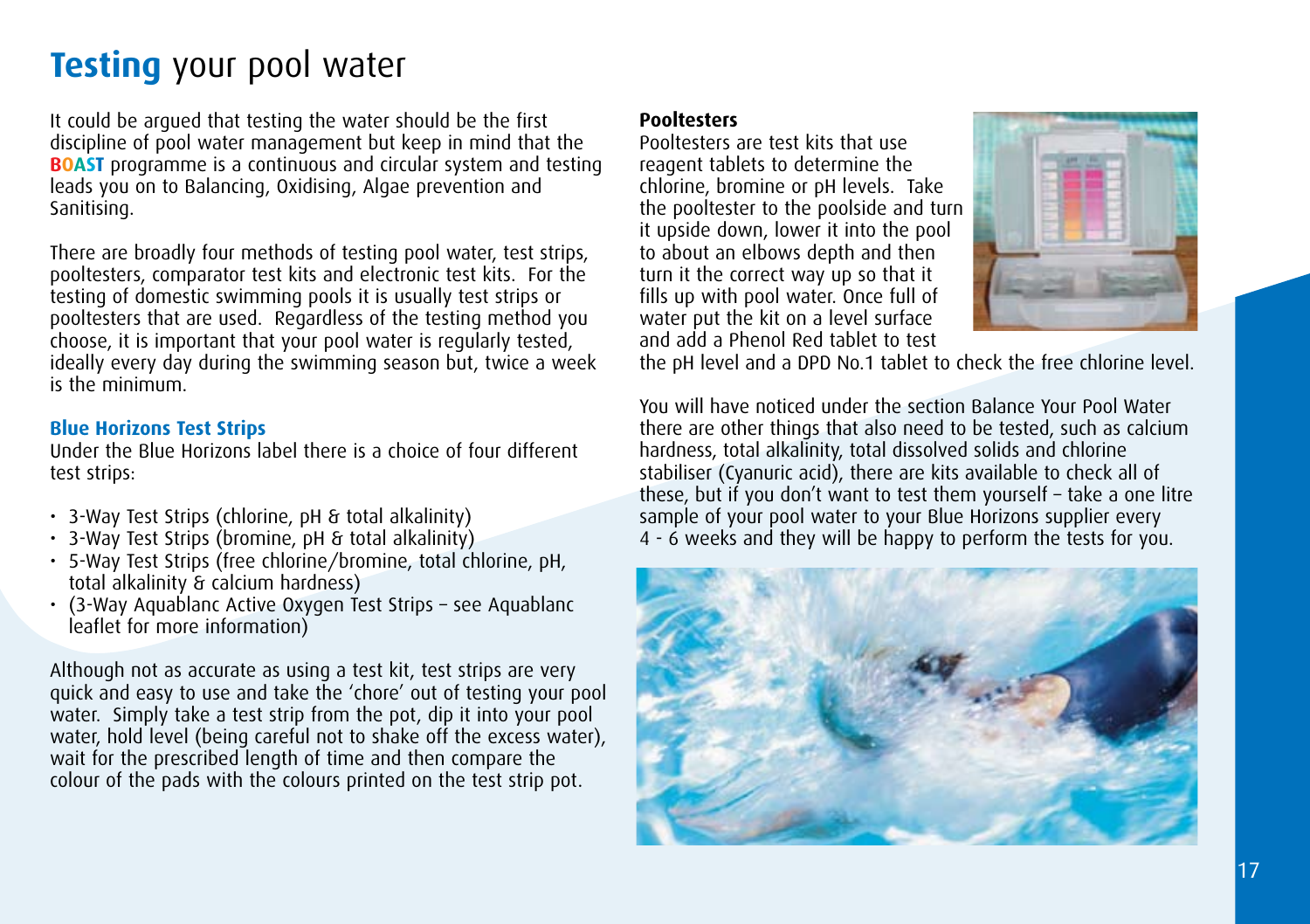### Beyond the **BOAST** Programme - **Cleaners and Clarifiers**

In addition to the **BOAST** programme there are a few other tasks that periodically need doing and these fall broadly under two headings, Cleaning and Clarifying.

#### **Cleaning**

Chemically cleaning filter media using Blue Horizons Filter Cleaner has already been mentioned within the section on Circulation and Filtration on page 3 the other area that needs cleaning is the waterline. Debris that floats on the water surface such as suntan lotion, cosmetics, blades of grass and insects will collect on the pool walls providing a source of food for bacteria and algae. A weekly clean around the waterline using Blue Horizons Tile & Liner Cleaner or Waterline Cleaning Paste will easily remove greasy deposits and remove unsightly 'tidemarks'.

#### **Blue Horizons Filter Cleaner**

A liquid cleaning agent, ideal for filter treatment for full and thorough cleaning of tired or dirty filters. Use by isolating filter via valves. Follow label instructions.

#### **Blue Horizons Tile & Liner Cleaner**

Liquid blended cleaning agent ideal for application to waterline using a soft cleaning cloth or sponge. Follow label instructions.

#### **Blue Horizons Waterline Cleaning Paste**

A Superb blend presented in a pot with sponge applicator for stubborn dirt and grease removal.

#### **Blue Horizons Springwash**

An Acid based cleaning compound, ideal for pool surrounds all year round, but excellent for full cleaning of new pools or those drained down for whatever reason. Follow label instructions.

#### **Clarifying**

Pool water can become cloudy for a number of reasons:

- Incorrect water balance
- Poor or insufficient filtration
- The start or end of an algae infestation
- A build-up of bather wastes

Within the Blue Horizons range there is a selection of clarifiers that will quickly restore water sparkle, but before using them you should ensure that:

- 1. The water is correctly balanced see section on Balancing Your Pool Water
- 2. The filtration is running for a minimum of 8-hours per days (24-hours for best results) and that the filter does not require backwashing or chemically cleaning – see section on Circulation & Filtration
- 3. The sanitiser level is being maintained within the ideal range see the Sanitise section

Once you are satisfied that the above conditions have been met then the Blue Horizons clarifiers can help speed up the clarifying process.

#### **Blue Horizons Aquasparkle Tabs**

These easy to use tablets are dosed via the skimmer and should only be used in pools with sand filtration systems. When added to the skimmer they dissolve fairly rapidly and move into the filter where they put a layer of coagulant on top of the sand. This layer of coagulant traps small particles, stopping them from passing through the filter and back into the pool. This action of removing small particles helps create truly sparkling water. The coagulant is removed when the filter is backwashed, so for continued small particle entrapment repeat dose after backwashing.

#### **Blue Horizons JellyCLEAR Cubes**

Clarification gel blocks offered in a twin JellyCLEAR Cube presentation pack. The JellyCLEAR Cubes improve filtration efficiency by coagulating debris and "tightening" the filter bed. Easy and safe to use in skimmers or weirs, each gel block treats up to 50,000 litres (11,000 gallons).

18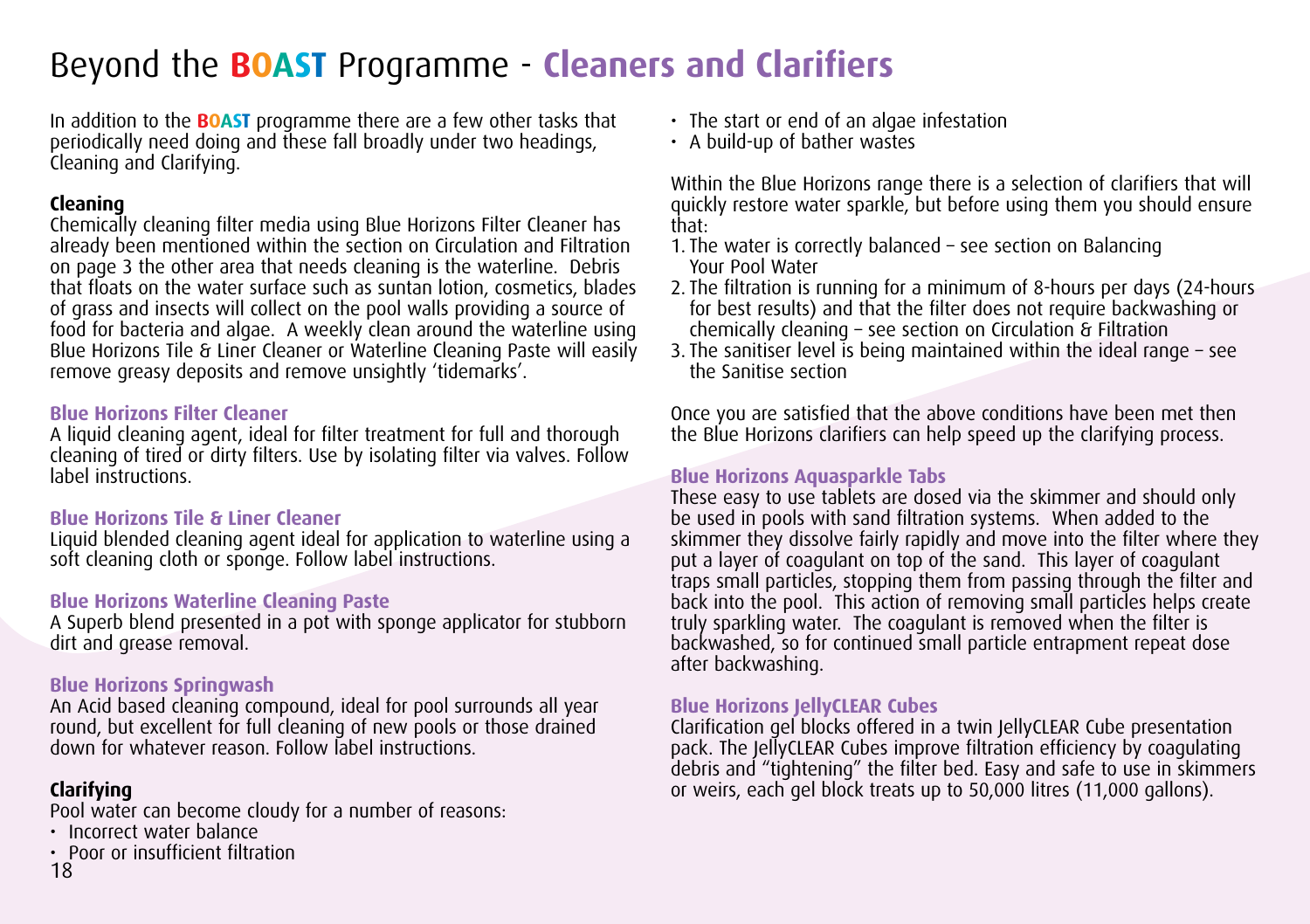### Beyond the **BOAST** Programme - **Cleaners and Clarifiers**

#### **Blue Horizons Flockfix Cartridges**

Pre-filled socks for greater control and handling ease containing clarifying tablets. Ideal for improving filtration efficiency and excellent support to non chlorine, oxygen based systems like Aquablanc.

#### **Blue Horizons Granular Floc**

Floc Granules sink unwanted debris to the pool floor creating clear sparkling water. Once the particles have settled on the pool floor they should be vacuumed to waste. This product should only be used in pools with sand filtration.

#### **Blue Horizons Granular Floc Dose Rates Table**

| Pool Volume  |               |         |                     |  |  |  |
|--------------|---------------|---------|---------------------|--|--|--|
| Cubic Metres | <b>Litres</b> | Gallons | Dose Rate           |  |  |  |
| 4.55 $M^3$   | 4,545         | 1,000   | 100q                |  |  |  |
| 11.36 M3     | 11,364        | 2,500   | 250q                |  |  |  |
| 22.73 $M3$   | 22,727        | 5,000   | 500g                |  |  |  |
| 45.45 $M3$   | 45,455        | 10,000  | 1.00 <sub>K</sub> q |  |  |  |

#### **Blue Horizons Ultimate Water Clarifier Concentrate**

A clarifier in liquid form that can be used with all types of filtration systems, cartridge, sand and diatomaceous earth. Ultimate Water Clarifier Concentrate is added directly to the pool with the filtration system running. Once in the pool it collects small particles and sticks them together making larger particles that are much easier for the filter to remove. Regular small doses of this concentrated product are all that are required to keep pool water looking crystal clear.

#### **Blue Horizons ClearFast Aqua Sachet**

or murky. Each sachet<br>will treat up to **Blue Horizons Ultimate Water Clarifier Dose Rates Table** Convenient to use single "hit" sachets for rapid clarification of pool water when hazy

will treat up to 50,000 litres

(11,000 gallons).

|                     | Pool Volume |               |         | Dose Rates      |       |  |
|---------------------|-------------|---------------|---------|-----------------|-------|--|
| <b>Cubic Metres</b> |             | <b>Litres</b> | Gallons | Hazy            | Murky |  |
|                     | 4.55 $M^3$  | 4.545         | 1.000   | 9ml             | 18ml  |  |
|                     | 11.36 M3    | 11,364        | 2.500   | 22ml            | 45ml  |  |
|                     | 22.73 $M^3$ | 22.727        | 5,000   | 45ml            | 90ml  |  |
|                     | 45.45 $M3$  | 45.455        | 10,000  | 90 <sub>m</sub> | 180ml |  |

#### **Summary of Blue Horizons Cleaning & Clarifying Products**

| <b>Product Description</b>           | Pack<br><b>Sizes</b>  |   | Liquid Granular Tablet |   | Gel |
|--------------------------------------|-----------------------|---|------------------------|---|-----|
| <b>Cleaners</b>                      |                       |   |                        |   |     |
| <b>Filter Cleaner</b>                | 1Ltr                  | V |                        |   |     |
| Tile & Liner Cleaner                 | 2Ltr                  | V |                        |   |     |
| Waterline Cleaning Paste             | 350q                  |   |                        |   |     |
| Springwash                           | 5Ltr                  | ✔ |                        |   |     |
| <b>Clarifiers</b>                    |                       |   |                        |   |     |
| Aquasparkle Tabs                     | 500q                  |   |                        | ✔ |     |
| JellyCLEAR Cubes                     | 2 x 90g               |   |                        |   |     |
| Flockfix Cartridges                  | 1kg box               |   |                        | ✔ |     |
| <b>Granular Floc</b>                 | 2kg                   |   |                        |   |     |
| Ultimate Water Clarifier Concentrate | $0.5$ Ltr<br>$81$ ltr |   |                        |   |     |
| ClearFast Agua Sachet                | 150ml                 |   |                        |   |     |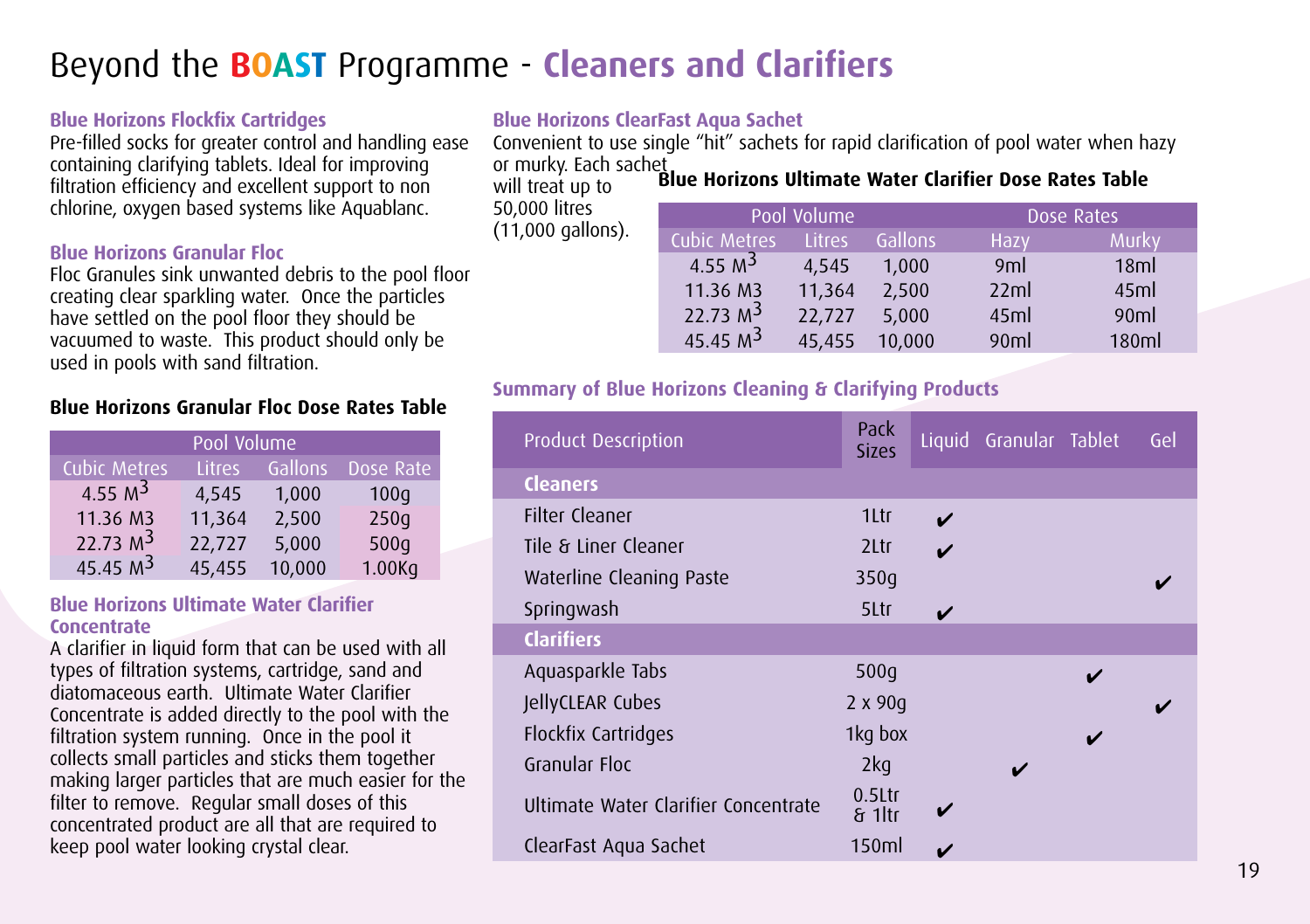### Preparing the pool for the winter

At the end of the outdoor swimming season there are a few things that you need to do to prepare the pool for the winter to ensure that the pool and pool equipment are protected from damage and that the water stays in reasonable condition. If you are not confident in winterising the pool yourself then we would recommend that you talk to your Blue Horizons supplier, who in most cases will be pleased to do it for you.

If you are confident that you can winterise the pool yourself then below is a brief outline of some of the things that need to be done.

- 1. Remove the solar cover, clean it, pack it up carefully and store it away somewhere that mice can't get at it.
- 2. Check the pH level and raise it to  $7.6 7.8$ , this is slightly higher than the normal range and allows for dilution by rainwater (rainwater tends to be acidic) during the closed season.
- 3. Lower the water level in the pool so it is approximately 150mm 200mm below the skimmer mouth opening in the pool.
- 4. Add a 10mg/l shock dose using Blue Horizons Granular Shock or Shock 'n' Floc
- 5. Add Blue Horizons Winter Time at the required dose rate, or Kleen Pool.
- 6. Keep the filtration system running after you have added the above products to ensure they are distributed, to do this you will need to close the valve for the skimmer(s) in the plant room and just draw water via the main drain, otherwise you will suck air into the circulation system.
- 7. Put bungs into the water outlets at the bottom of the skimmer(s) to stop rainwater going down the pipe.
- 8. In the plant room open the valve for the skimmer(s) and run the pump for a few seconds only, this will clear the skimmer pipelines of water.
- 9. Turn the filtration system off.
- 10. Drain down the pump, filter and heater as per the manufacturers instructions.
- 11. Disconnect the pipe-work from the pump, if the plant room is likely to freeze or get damp during the winter it is good practice to remove the pump to a warm, dry place.
- 12. Float some items in the pool, old chemical containers are ideal for this but weight them first with some small stones so that they are partially submerged under the water. Doing this will take the pressure off the sides of the pool should ice form on the waters surface.
- 13. Put an old, weighted chemical container in the skimmer(s), this will help relieve the pressure off the skimmer sides – because although the skimmer is empty at the time of winterising it will fill with rainwater over time.
- 14. Fit your winter debris cover to keep leaves and other debris out of the pool during the closed period.
- 15. Every 4 6 weeks add a 5mg/l dose of Blue Horizons Granular Shock or Shock 'n' Floc and brush pool to help distribute the product as best you can.

### Safety

#### **General Pool Safety**

- Never leave children or nonswimmers unattended in the pool.
- Never use the pool during a thunderstorm
- $\cdot$  Never use inappropriate electrical equipment in the pool or close to the pools edge
- Never allow diving in shallow water
- Stop people from running near the pools edge
- Don't allow horseplay in or around the pool
- Never allow glass objects in the pool or around the pool area
- Always remove pool covers completely before getting into the pool

#### **General Chemical Safety**

- Always read the instruction label on chemical products
- Always adhere to the instructions printed on the product label
- Always handle chemicals in a well ventilated area, preferably outdoors
- Always keep chemicals out of the reach of children
- Always wash hands after handling chemicals
- Always store chemicals in a cool, dry place
- Always put the lids back on chemical containers
- When prep-dissolving products always use a clean container
- Never use chemicals that don't have an instruction label
- Never mix chemicals
- Never dose chemicals when there are bathers in the pool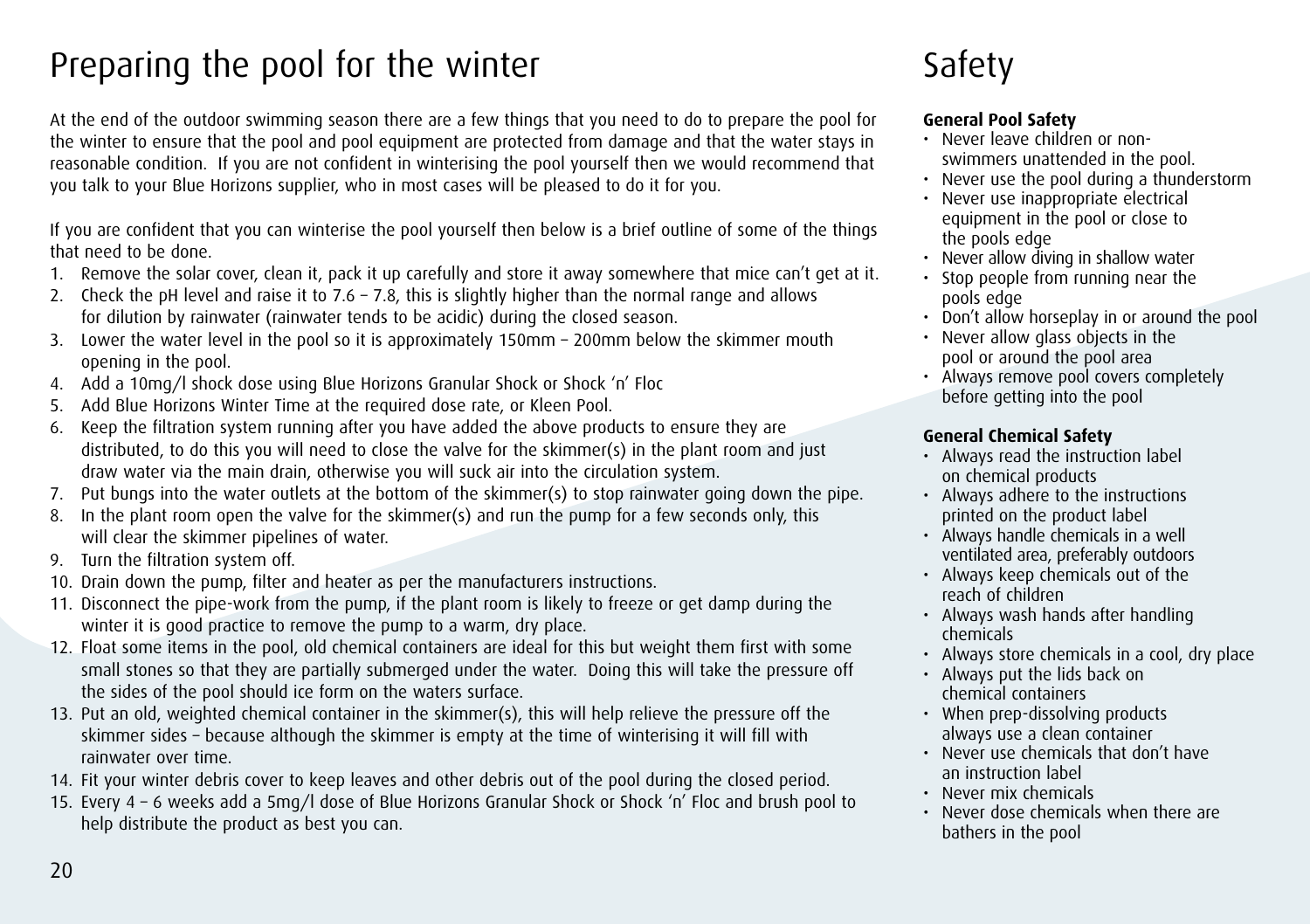### Chemical Hazards

Product Description (NH = Non Hazardous)



| <b>HARMFUL</b> | <b>Product Description</b><br>(NH = Non Hazardous) | <b>IRRITANT</b> | <b>CORROS</b> |
|----------------|----------------------------------------------------|-----------------|---------------|
|                | <b>Blue Horizons Sanitisers</b>                    |                 |               |
|                | <b>Stabilised Chlorine Granules</b>                |                 |               |
|                | Ultimate Stabilised Chlorine Granules              |                 |               |
|                | Small Chlorine Tablets                             |                 |               |
|                | Multifunctional Mini 20g Chlorine Tabs             |                 |               |
|                | 200g Chlorine Tablets                              |                 |               |
|                | Multifunctional 200g Chlorine Tabs                 |                 |               |
|                | Multifunctional Floating Chlorine Dispenser        |                 |               |
|                | <b>Multifunction block</b>                         |                 |               |
|                | <b>Bromine Tablets</b>                             |                 |               |
|                |                                                    |                 |               |

#### **Blue Horizons Clarifiers, Cleaners & Specialities**

Aquasparkle Tabs ✔ JellyCLEAR Cubes (NH) Flockfix Cartridges ✔ Granular Floc ✔ Ult Water Clarifier Concentrate (NH) ClearFast Aqua Sachet (NH) Springwash ✔ Tile & Liner Cleaner ✔ Waterline Cleaning Paste (NH) Filter Cleaner Chlorine Reducer (NH) ✔

| <b>Blue Horizons Balancers</b>      |   |                    |   |   |  |
|-------------------------------------|---|--------------------|---|---|--|
| Calcium Hardness Raiser             | ✓ |                    |   |   |  |
| <b>Total Alkalinity Raiser (NH)</b> |   |                    |   |   |  |
| <b>Total Alkalinity Reducer</b>     |   |                    |   |   |  |
| pH Minus                            | V |                    |   |   |  |
| pH Plus                             | ✓ |                    |   |   |  |
| Stain & Scale Inhibitor             | V |                    |   |   |  |
| Chlorine Stabiliser Granules (NH)   |   |                    |   |   |  |
| Chlorine Stabiliser Tablets (NH)    |   |                    |   |   |  |
| <b>Blue Horizons Oxidisers</b>      |   |                    |   |   |  |
| <b>Granular Shock</b>               |   | $\boldsymbol{\nu}$ | J | V |  |
| Shock 'n' Floc                      |   |                    |   |   |  |
| Non Chlorine Shock                  |   |                    |   | J |  |
| Pool Fusion                         |   | ✓                  | V |   |  |
| <b>Blue Horizons Algaecides</b>     |   |                    |   |   |  |
| Kleen Pool                          | V |                    | ✓ |   |  |
| Algae Controller                    | ✓ |                    | ✔ |   |  |
| AlgiMAX Eliminator                  |   |                    |   |   |  |
| Summerclear                         |   |                    |   |   |  |
| Ultimate Algicide Concentrate       | ✓ |                    | ✓ |   |  |
| <b>Winter Time</b>                  |   |                    | ✔ |   |  |



✔

✔

✔

✔

✔

✔

✔

✔✔

✔

✔

✔

✔

✔

 $\overline{a}$ 

 $\mathbf{v}$ 

✔

✔

 $\mathbf{v}$ 

 $\overline{a}$ 

✔

 $\mathbf v$